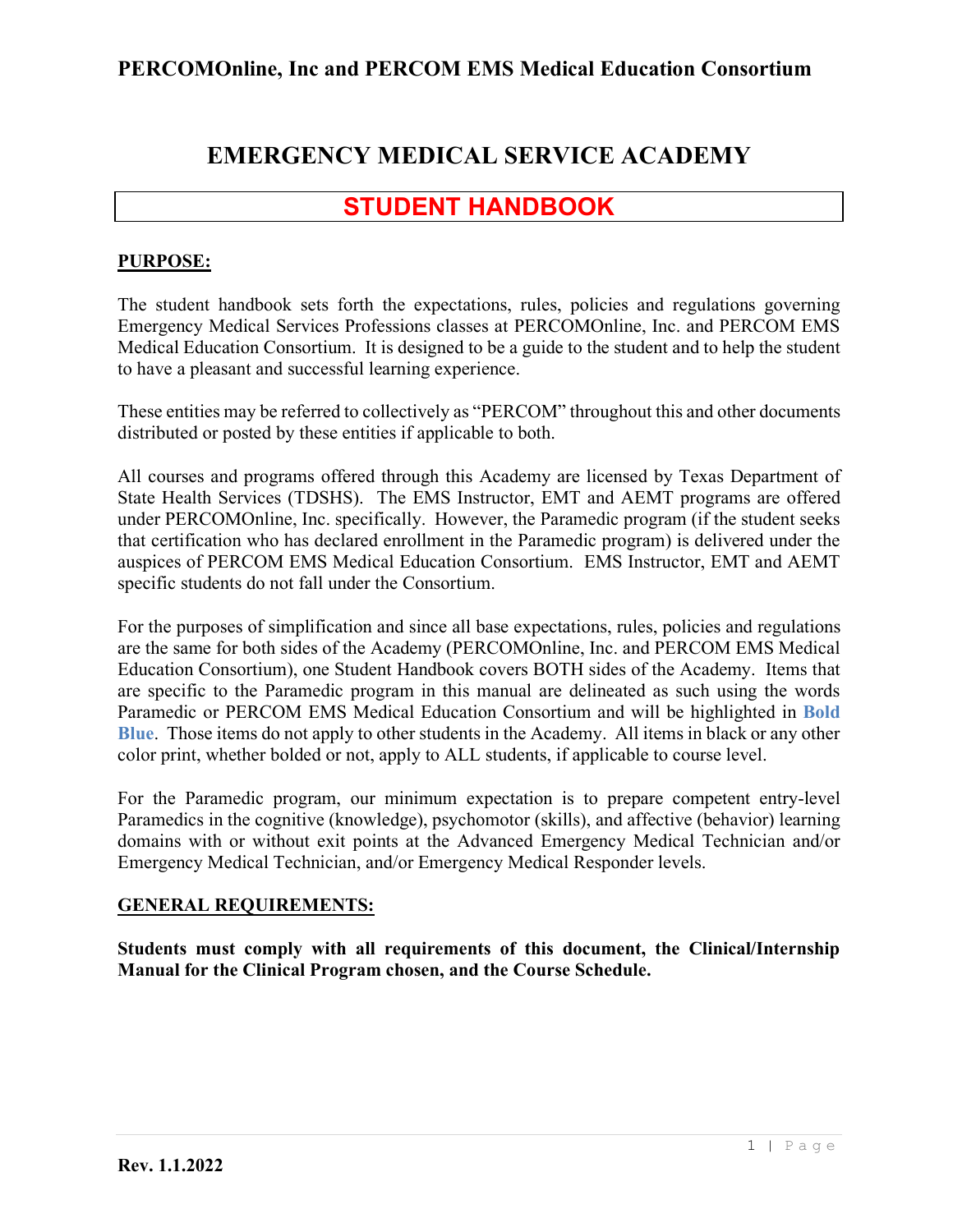### **APPLICATIONS AND REGISTRATION:**

### Prerequisites:

Students must reach their eighteenth birthday within one year of course completion to be eligible for certification in the State of Texas and some other states. Students must submit proof of a High School Diploma, GED or other proof that verifies graduation from High School or proof of current enrollment in High School. (Students who are Seniors in High School MAY be accepted individually but conditions apply.) Students must submit a copy of a current American Heart Association Healthcare Provider level BLS CPR certification and, if applying for a course above EMT, they must also submit a current NREMT or TX EMT certification as an EMT or AEMT/Intermediate. Students will be required to submit other documents prior to being cleared to schedule Clinical and Field Rotations which may include but are not limited to shot records, urine drug screen results, criminal background/history check verifying no criminal background that could prohibit a student from becoming accepted as a student into a clinical or field rotation site or from becoming certified, and other documents. Students who have been or are certified or licensed in a healthcare profession must also notify PERCOM of any actions against them, or their certification or license during the application and acceptance process. PERCOM reserves the right to refuse admission to any student. EMS certification at EMT or higher with NREMT or TDSHS (for AEMT or Paramedic) and AHA BLS certification (for EMT and above) must be maintained through the program and until after graduation and also must be current to complete the certification process through NREMT.

#### Registration:

PERCOM's courses are primarily online, and the registration process is achieved using that venue. Registration will be handled through steps on the PERCOM website. Variations on student registration procedures may apply if a traditional class or group registration is requested. All tuition is due as outlined in the policy unless otherwise agreed. **NO REFUNDS WILL BE GIVEN EXCEPT AS STATED IN PERCOM'S PUBLISHED REFUND POLICY**.

#### Withdrawal:

Students who wish to voluntarily withdraw from the program must message or email the Program Director to initiate the withdrawal. Withdrawal requests must be received by the Program Director before the final deadline date specified for that student based on the course access date and deadline dates documented on the course roster. All withdrawals are subject to the Refund Policy, which was distributed during enrollment and is posted in the Policies section of the percomcourses.com website. Students who voluntarily withdraw from the program are eligible for reinstatement for up to 6 months from the "drop date" posted on the course roster as long as they are in good standing academically and behaviorally in the program. Students who reinstate will be required to pay a reinstatement fee and reset the payment plan (if any) and make a payment as designated by the Payments Manager, if applicable. The Program Director will reinstate the student to the program without further financial or academic penalty and reset the course deadline accordingly and to an appropriate date based on the amount of time the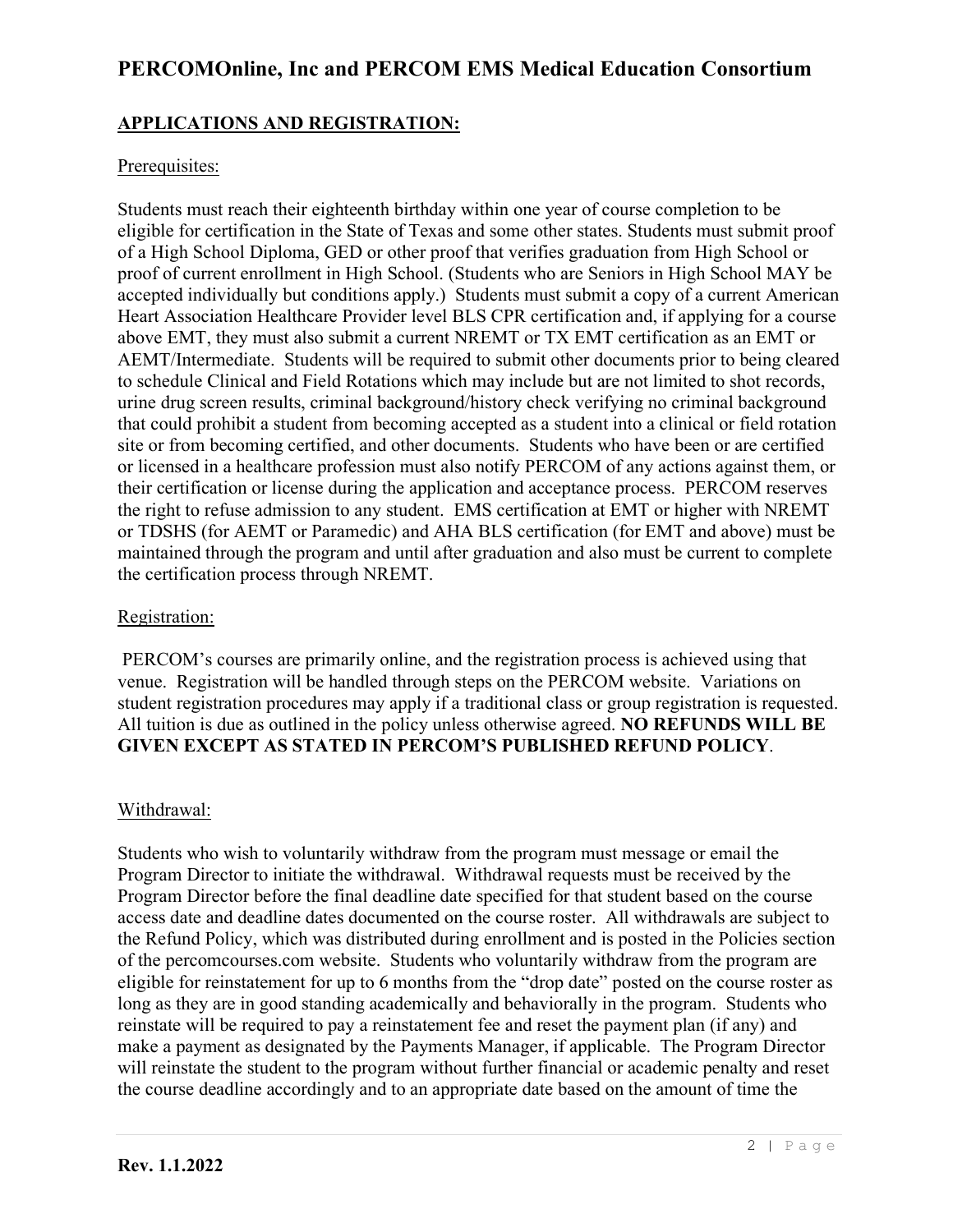student has already been in the program and how long the student was out of the program. Students who do not notify the Program Director and return within 6 months of the withdrawal or drop will be treated as a new enrollee/student both academically and financially.

Students may choose to take a voluntary suspension rather than formally withdraw from the program for up to six months from the time of the suspension date. During this time, the student may choose to continue payments if on a payment plan or request that payments also be suspended until student return before the designated deadline. To return, the student must message or email the Program Director to request to return and reset the payment plan (if any) and make a payment as designated by the Payments Manager if applicable. The Program Director will reinstate the student to the program without further financial or academic penalty and reset the course deadline accordingly and to an appropriate date based on the amount of time the student has already been in the program and how long the student was out on suspension. Students who do not notify the Program Director and return before the designated deadline for the voluntary suspension will be treated as a new enrollee/student both academically and financially.

#### Refund Policy:

**A service fee of 3% of the amount refunded is deducted from ALL refunds.**

#### **Refund Policy for Post Enrollment Students**

An applicant/enrollee or paying  $3<sup>d</sup>$  party may request and receive a refund minus a \$ 250.00 application fee within seven days of the course access date. The course access date is defined as the date on which the Admissions Department sends the official course access email or message notification to the student with course access information, instructor information, and other important information for completing the course including deadlines. From the seventh day following the assigned course access date to the fourteenth day a refund of 50% may be requested. Following the last hour on the fourteenth day no refund is applicable. If the applicant/enrollee has not completed all enrollment steps as required within seven days of the first payment to PERCOM, the course access date will be considered to be the initial payment date.

#### **Refund Policy for Pre-Enrollment Students and Advanced Placement Program/Challenge Students**

Full refunds are only available if requested BEFORE that student signs up for the background check and/or submits their application. If any of the registration requirements have been completed by the new student prior to the refund request, then they are only eligible for a partial refund of the amount paid minus the application fee of \$250.

If an Advanced Placement or Challenge student has completed the registration items and was sent the link to schedule the online exam, they are only eligible for a partial refund of the amount paid minus the application fee of \$250.

#### **Refund Policy - CONTINUING EDUCATION PROGRAMS**

An applicant/enrollee or paying 3<sup>rd</sup> party may request and receive full refund within seven days of the course access date as long as the "student" has not accessed the course materials or completed any coursework in any way and has not initiated the background check process. The course access date is defined as the date on which the Admissions Department sends the official course access email or other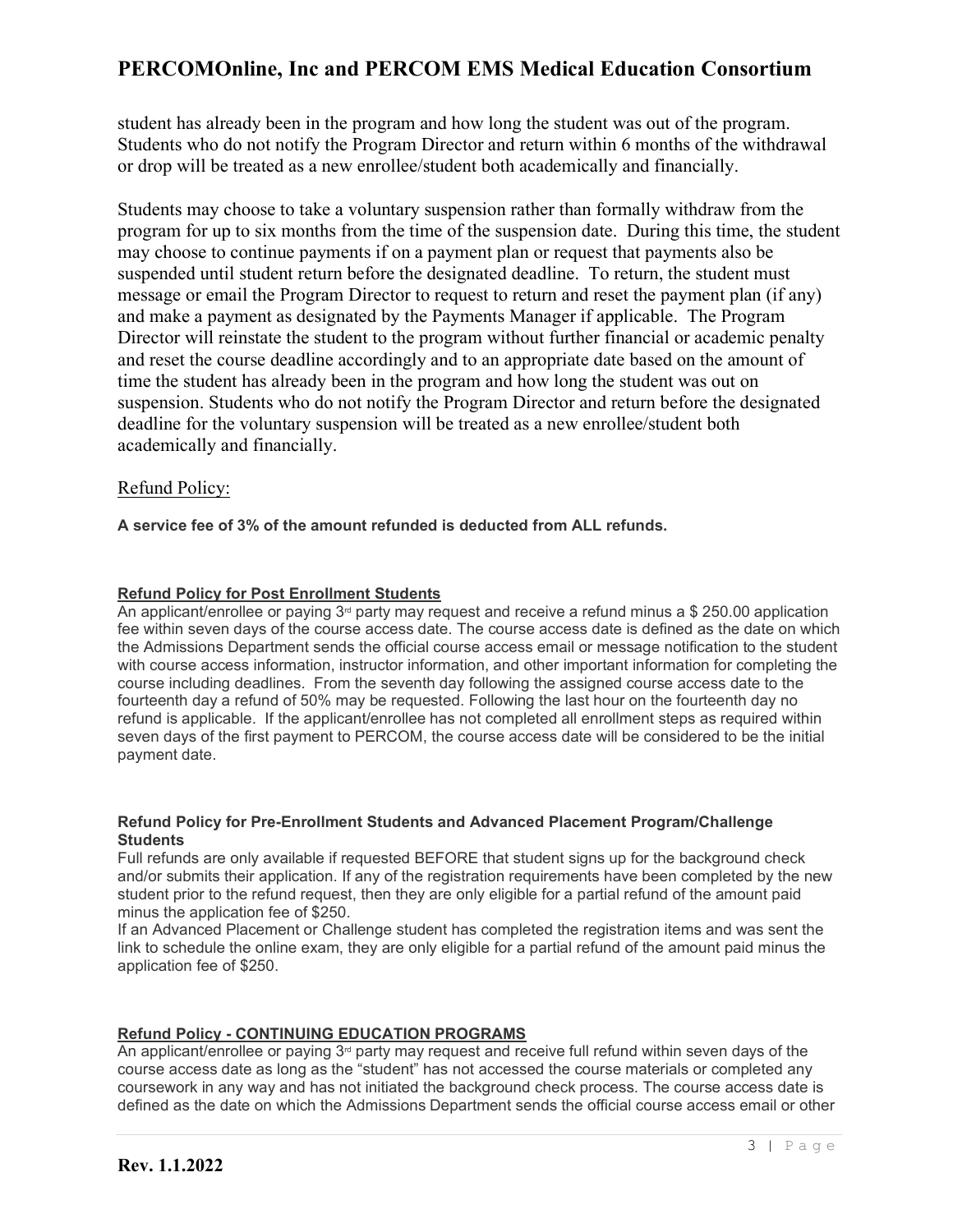method of notification to the student with course access information, instructor information, and other important information for completing the course including deadlines, or after automatic enrollment. PERCOM Inc. reserves the right to refuse any refund request for any reason outside of the above established policy.

#### Course Deadlines:

Each class level and each specific student has a deadline by which ALL course requirements through skills testing, Final Exam and all rotations and other requirements must be completed. For online classes, the deadlines are:

 $EMT - Six$  (6) months from the course access email date. The didactic portion of the course must be completed within 3 months from the course access email date.

**EMT-Advanced/P1 – Nine (9) months from the course access email date. The didactic portion of the course must be completed within 5 months from the course access email date.**

**Paramedic 2 – Eleven (11) months from the course access email date. The didactic portion of the course must be completed within 5 months from the course access email date.**

**Paramedic in its entirety must be completed within 20 months of the initial P1 course access email date unless an extension is granted by the Program Director.**

An extension MAY be granted by the Program Director as long as the student is in good standing otherwise in the program. Course extension requests must be submitted by email or [message](mailto:message) in the approved message system to the Program Director prior to the course deadline date for that student and with a specific requested date by which the student states he/she WILL be done with all course level requirements. Extenuating circumstances may be considered but generally only one course extension will typically be granted.

#### **Immunizations Required. PERCOM and its students must comply with the provisions of Texas Administrative Code Title 25, Part 1, Chapter 97, Subchapter B, Rule 97.64, which provides, in part, as follows:**

(a) Students enrolled in (non-veterinary) health-related courses. This section applies to all students enrolled in health-related higher education courses which will involve direct patient contact with potential exposure to blood or bodily fluids in educational, medical, or dental care facilities.

(b) Vaccines Required. Students must have the all the following vaccinations before they may engage in the course activities described in subsection (a) of this section: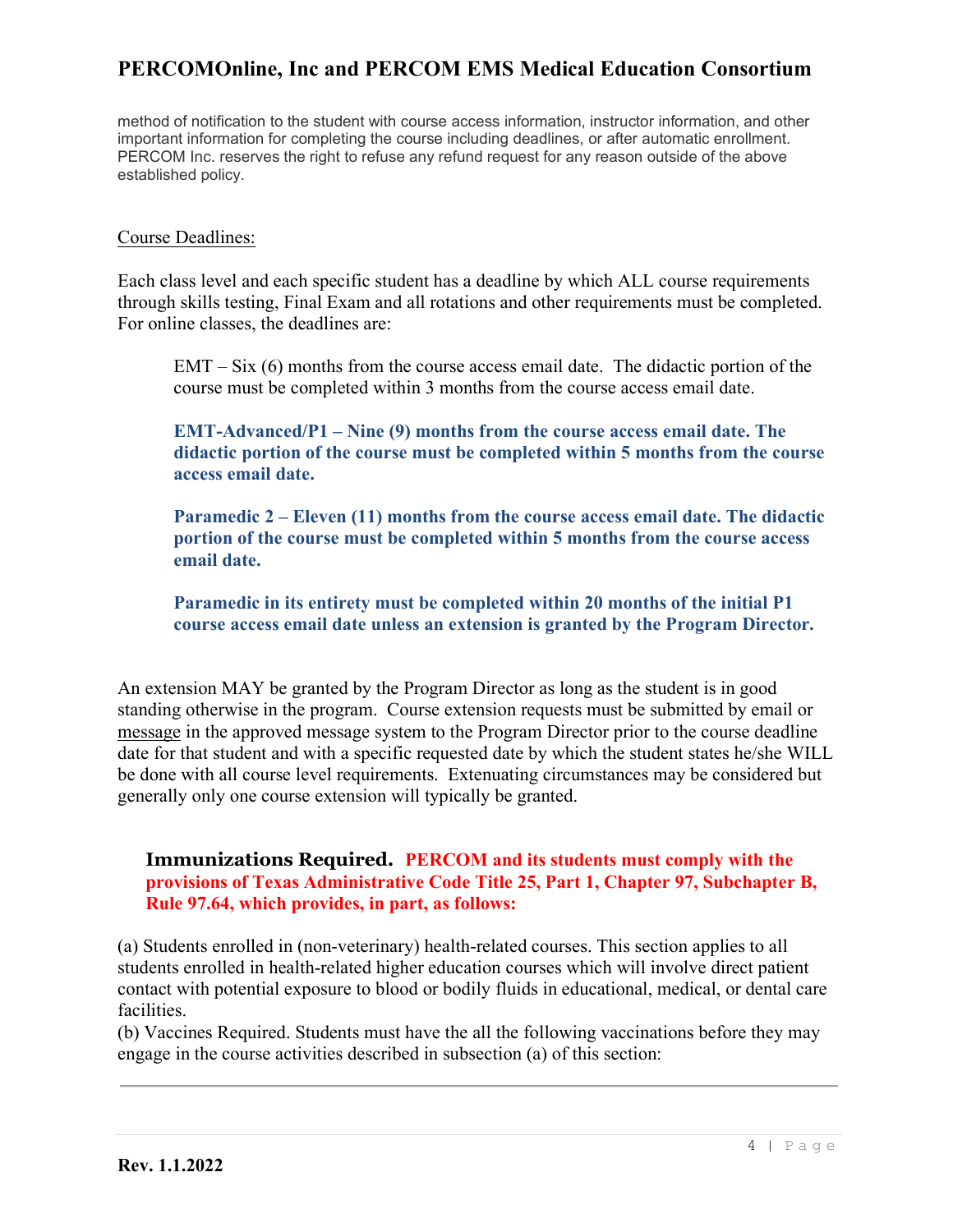(a) Students enrolled in (non-veterinary) health-related courses. This section applies to all students enrolled in health-related higher education courses which will involve direct patient contact with potential exposure to blood or bodily fluids in educational, medical, or dental care facilities.

(b) Vaccines Required. Students must have all of the following vaccinations before they may engage in the course activities described in subsection (a) of this section:

 (1) Tetanus-Diphtheria Vaccine. Students must show receipt of one dose of tetanusdiphtheria-pertussis vaccine (Tdap). In addition, one dose of a tetanus-containing vaccine must have been received within the last ten years. Td vaccine is an acceptable substitute, if Tdap vaccine is medically contraindicated.

(2) Measles, Mumps, and Rubella Vaccines.

 (A) Students born on or after January 1, 1957, must show, prior to patient contact, acceptable evidence of vaccination of two doses of a measles-containing vaccine administered since January 1, 1968 (preferably MMR vaccine).

 (B) Students born on or after January 1, 1957, must show, prior to patient contact, acceptable evidence of vaccination of two doses of a mumps vaccine.

 (C) Students must show, prior to patient contact, acceptable evidence of one dose of rubella vaccine.

 (3) Hepatitis B Vaccine. Students are required to receive a complete series of hepatitis B vaccine prior to the start of direct patient care.

 (4) Varicella Vaccine. Students are required to have received two doses of varicella (chickenpox) vaccine.

(c) Limited Exceptions:

 (1) Notwithstanding the other requirements in this section, a student may be provisionally enrolled in these courses if the student has received at least one dose of each specified vaccine prior to enrollment and goes on to complete each vaccination series as rapid as medically feasible in accordance with the Centers for Disease Control and Prevention's Recommended Adult Immunization Schedule as approved by the Advisory Committee on Immunization Practices (ACIP). However, the provisionally enrolled student may not participate in coursework activities involving the contact described in subsections (a) and/or (d) of this section until the full vaccination series has been administered.

 (2) Students, who claim to have had the complete series of a required vaccination, but have not properly documented them, cannot participate in coursework activities involving the contact described in subsections (a) and/or (d) of this section until such time as proper documentation has been submitted and accepted.

 (3) The immunization requirements in subsections (b) and (d) of this section are not applicable to individuals who can properly demonstrate proof of laboratory confirmation of immunity or laboratory confirmation of disease. Vaccines for which this may be potentially demonstrated, and acceptable methods for demonstration, are found in §97.65 of this title (relating to Exceptions to Immunization Requirements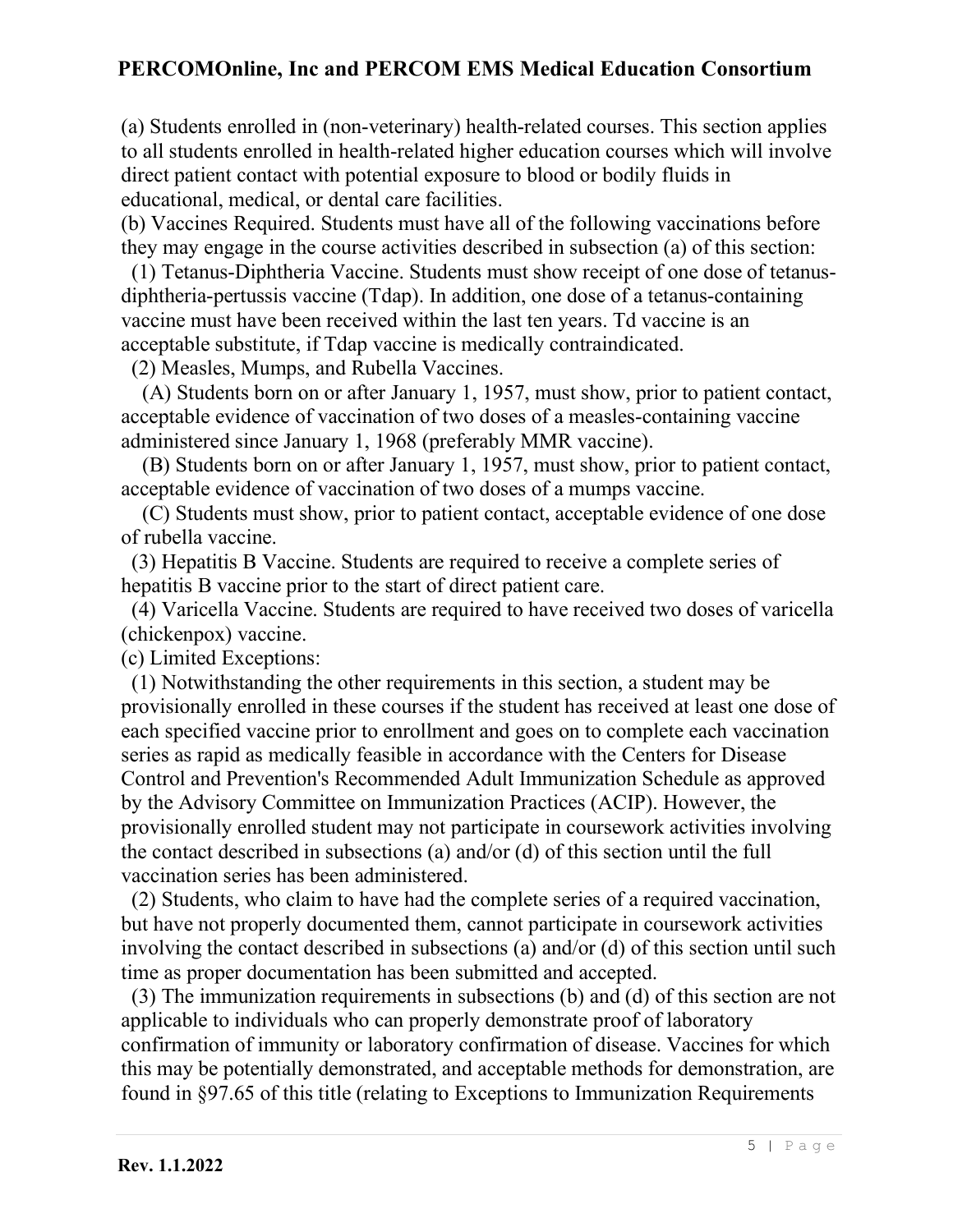(Verification of Immunity/History of Illness)). Such a student cannot participate in coursework activities involving the contact described in subsection (a) of this section until such time as proper documentation has been submitted and accepted.

 (2) Students, who claim to have had the complete series of a required vaccination, but have not properly documented them, cannot participate in coursework activities involving the contact described in subsections (a) and/or (d) of this section until such time as proper documentation has been submitted and accepted.

- (3) The immunization requirements in subsections (b) and (d) of this section are not applicable to individuals who can properly demonstrate proof of serological confirmation of immunity. Vaccines for which this may be potentially demonstrated, and acceptable methods for demonstration, are found in §97.65 of this title (relating to Exceptions to Immunization Requirements (Verification of Immunity/History of Illness)). Such a student cannot participate in coursework activities involving the contact described in subsection (a) of this section until such time as proper documentation has been submitted and accepted.
- *In addition to the immunization listed above, PERCOM also requires Meningitis and the Seasonal Influenza vaccines. Please note that a "conscientious objection" and request to be exempted from these vaccination requirements will not be accepted by the rotation sites. If a student refuses to obtain all necessary vaccinations and proofs of vaccinations, titers, physical exam, etc., PERCOM cannot place that student with hospital and EMS sites for rotations. Also, many sites may now require COVID-19 vaccination completion, COVID-19 testing, and other requirements related to this particular infectious disease. Students are subject to these and any other requirements by specific sites if they choose to rotate at that site and must complete those site-specific requirements. Clinical Faculty will not "site shop" for students so if the volume of sites requiring COVID-19 vaccinations increases in size over time, students may have difficulty being placed in their requested sites if not vaccinated. MOST HOSPITALS NOW REQUIRE VACCINATION DUE TO CMS REQUIREMENTS. PERCOM will not be held legally liable nor will refunds be granted to students or payors for students who cannot be placed in rotations who cannot or will not meet the site requirements.*

Failure to comply with these rules may result in the student being denied access to clinical and internship experiences and failure to complete the course.

### Criminal History/Background Check:

During the enrollment process, each student must submit necessary information to the designated criminal background check organization as part of the acceptance process. Acceptance into the program may be denied based on results on this criminal background check. Should a student be denied enrollment, the tuition paid minus a \$250 and processing fee will be withheld from the refund for administrative expenses incurred by PERCOM. This process is separate from the process listed by the State of Texas or other states for certification and licensing purposes. PERCOM has no access to the information generated through the state or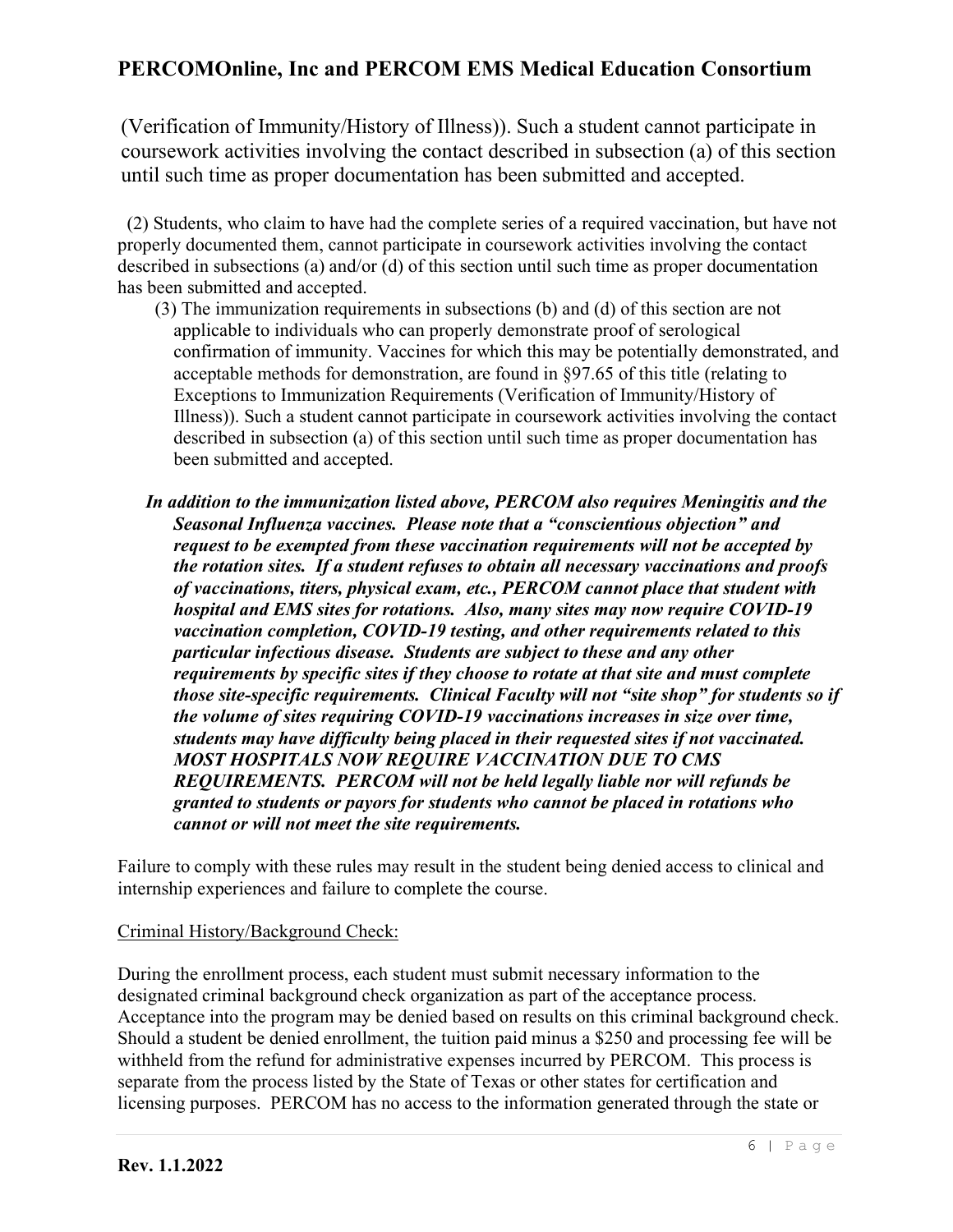national certification process and so students must complete BOTH processes – the one for the program and the one for your individual state and for Texas if the student is planning to certify in the state of Texas.

### **Paramedic Students Completing Paramedic.**

**Students who completed Paramedic 1 through PERCOM within one year of requested re-entry to the program to continue through Paramedic 2, may enroll for re-entry without penalty. However, students who wish to re-enter greater than 1 year after successful completion of Paramedic 1 must:**

- **1. Have completed Texas AEMT or EMT-Advanced national or state certification and**
- **2. Must pay for and successfully pass a PERCOM Paramedic 1 skills test at a designated PERCOM skills site.**

**Students who have completed Texas AEMT or EMT-Advanced through another EMS education program and hold a current Texas EMT-A or NREMT-Advanced certification, will be required to complete the EMT-Advanced/Paramedic 1 course Final Exam in a proctored environment with a minimum passing grade of 70. Students will also be required to demonstrate proficiency on all Paramedic 1 skills at a PERCOM designated skills site. For these "Challenge" students, only one attempt at the proctored final exam and one Testing Session will be allowed. If the student has passed the P1 proctored Final Exam, he/she may be admitted to P2 didactic under the premise that P1 Skills Testing will be taken and passed in one session prior to attending any P2 Skills Sessions or any rotations. If the student fails the P1 Skills Testing session, the "Challenge" process will be considered as "FAIL", and the student will be placed back into and must successfully complete P1 didactic and skills, with subsequent tuition differences paid by the student prior to proceeding in the program. The P1 Final Exam must be retaken and passed following the completion of P1 didactic in this situation.**

### **DISABILITIES OR HANDICAPS:**

Students who enter the program with a disability or handicap must notify the Program Director or Lead Instructor by the beginning of the third business day following receipt of course access information. **Alterations in testing or clinical rotations during the course do not ensure that the same alteration will be made for the student in the national testing situation. If a student needs accommodation for a disability at the national testing site, the student must notify the Program Director by the beginning of the third business day following receipt of course access information. Any accommodation for disability at the national testing site must be prearranged. Disabilities and Handicaps that are to receive an accommodation at**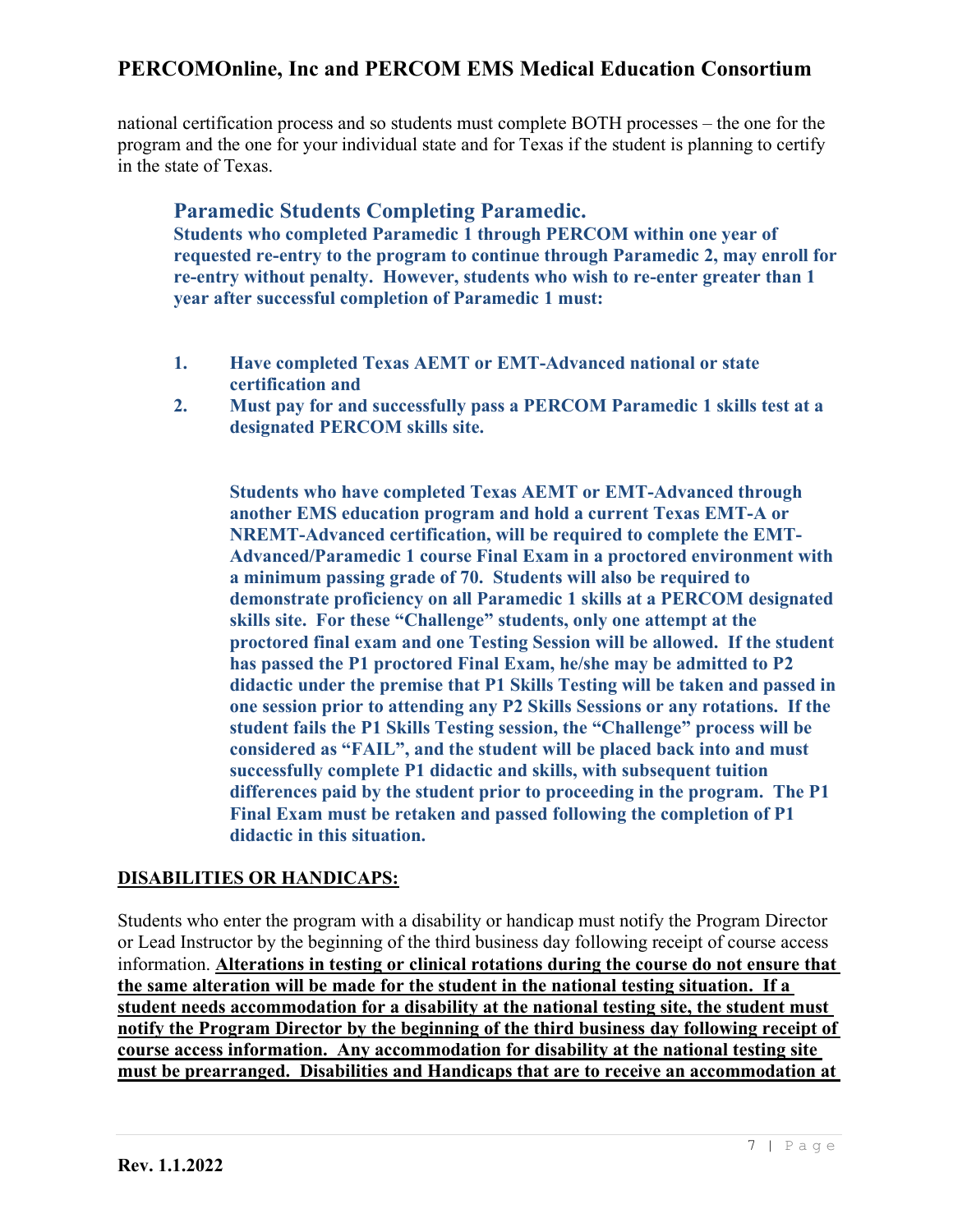#### **a national testing site shall be confirmed by a physician's statement of disability/handicap with appropriate determination and recommendations for accommodations.**

### **Student Non-Discrimination and Acceptance Policy**

Potential students who wish to enroll in EMT, P1/AEMT or Paramedic must meet the following requirements to be eligible to complete enrollment. Should it be determined that the applicant is not eligible for the program and/or the applicant decides immediately to withdraw based on poor assessment examination through a private  $3<sup>rd</sup>$  party testing provider utilized by the program, a \$250 application/processing fee will be withheld from the initial payment refunded. Applicants for the EMS Instructor program are not required to meet the below items. The ability to certify as an EMS instructor and those requirements are state dependent, and are the sole responsibility of the EMS instructor student.

Applicants must be able to:

- 1. Read and write English. This will be assessed on an assessment examination on which the student must score at least a "7" (seven) for EMT admission and a minimum of "9" (nine) for Advanced Program Admission. Applicants who score lower than the minimum will be counseled by program faculty to assist the applicant in making a decision about whether or not to continue in the program. The final decision by the applicant to withdraw or continue is binding, and applicants who continue despite a low score in this area will be required to meet the same academic standards as all other students.
- 2. Perform simple math skills. This will be assessed on an assessment examination on which the student must score at least a "70 percent" (seventy) for admission to any course level. Applicants who score lower than the minimum will be counseled by program faculty to assist the applicant in making a decision about whether or not to continue in the program. The final decision by the applicant to withdraw or continue is binding, and applicants who continue despite a low score in this area will be required to meet the same academic standards as all other students.
- 3. Review and be able to perform the TDSHS Functional Job Description for each level indicated in the document. Students who have documented disabilities which might preclude them from being able to perform one or more items in the Functional Job Description must produce acceptable documentation with recommendations from a licensed healthcare professional in the appropriate field for review and consultation with the Program Director and Lead Medical Director of the program. Reasonable accommodations will be met that are accepted by both state and national licensing and accrediting authorities for the EMS professions.
- 4. Pass a background check which includes but is not limited to a county/parish, state, national and/or international criminal history, sex offender history, healthcare fraud and abuse (GSA/SSA), and U.S. Patriot Act. Any "hits" on the background check will be forwarded for review and approval or denial to the Program Director, who may include the Clinical Coordinator and Medical Director in the approval process as indicated.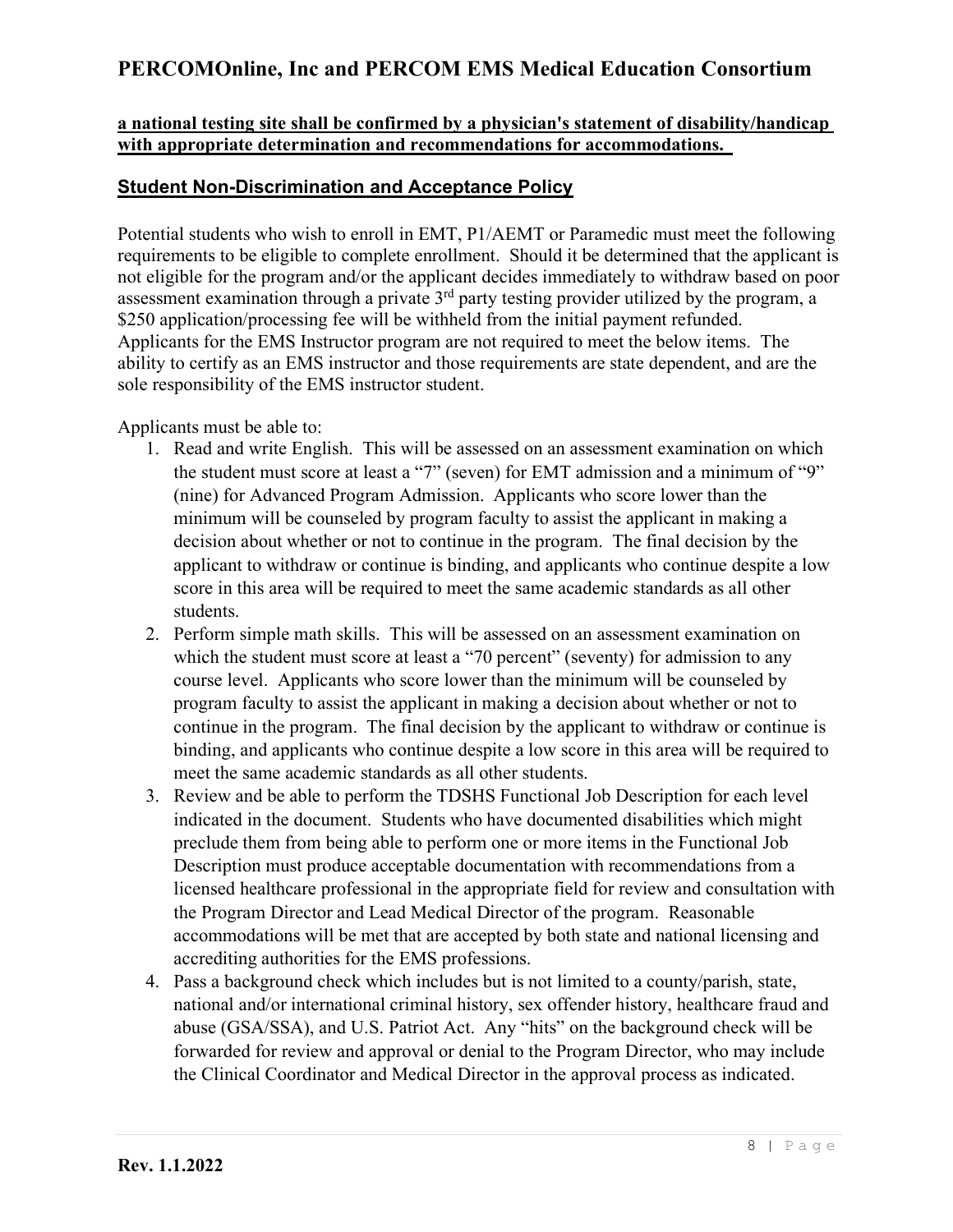5. Must be at least 18 years of age (or will be 18 years of age prior to course completion of the EMT course). Applicants who are not at least 18 years of age at time of enrollment must have all agreements, statements, and contracts co-signed by parent or legal guardian. Not all clinical and field sites will allow students below the age of 18 into their sites so no guarantees for placement will be made for students under the age of 18 years.

Once accepted, students will also be required to submit the following items prior to clinical and field experience rotations without exception. Applicants who do not have the correct immunizations will be required to get them unless there is a documented health reason for not getting the immunization(s) and in this instance, it is possible that clinical or field sites will not accept the student for rotations for liability reasons. No guarantees can be made regarding clinical or field placements if a student refuses or is unable to complete the required vaccinations.

- 1. Negative 10 panel urine drug screen
- 2. Health/accident insurance (can be a short-term plan to cover only while in skills/rotations)
- 3. Physical exam by a Medical Doctor demonstrating that the student meets the TDSHS Functional Job Description (If the student has a documented disability that precludes meeting all aspects of the Functional Job Description, he/she must follow the procedure outlined on page 1, Item 3, of this document.
- 4. HIPPA Training Form agreeing to abide by state and federal patient privacy rules.
- 5. **Immunization Record** with Meningitis shot, TB Test, Tetanus, 2 MMRs, Flu Shot, Chicken Pox (or documentation of having had the disease) Hepatitis B Series or titer showing immunity
- 6. Some clinical or field sites have other requirements and paperwork that must also be completed. Some sites require that the student produce evidence of a successful N95 mask test and/or provide that and other personal forms of protective equipment, which must be provided by the student and at the student's expense. Students must carefully evaluate the requirements for each site requested and will be required to meet any of those additional requirements. Students should be prepared to supply their own PPE equipment.
- 7. Some sites have specific methods where students are required to ALSO submit the required items directly into their system online and complete specific training steps prior to being accepted for rotations. If the student chooses one or more of these rotation sites, these requirements are over and above those required by PERCOM. To see a specific list of PERCOM requirements, students must go to the appropriate clinical paperwork link after logging into coursework on percomcourses.com.

### **NON-DISCRIMINATION**

PERCOMOnline, Inc, and PERCOM EMS Medical Education Consortium is committed to providing equal educational opportunities, where no discrimination exists, to all persons without regard to race, color, national or ethnic origin, religion, gender, sexual orientation, age, disability, veteran status or any other legally protected status.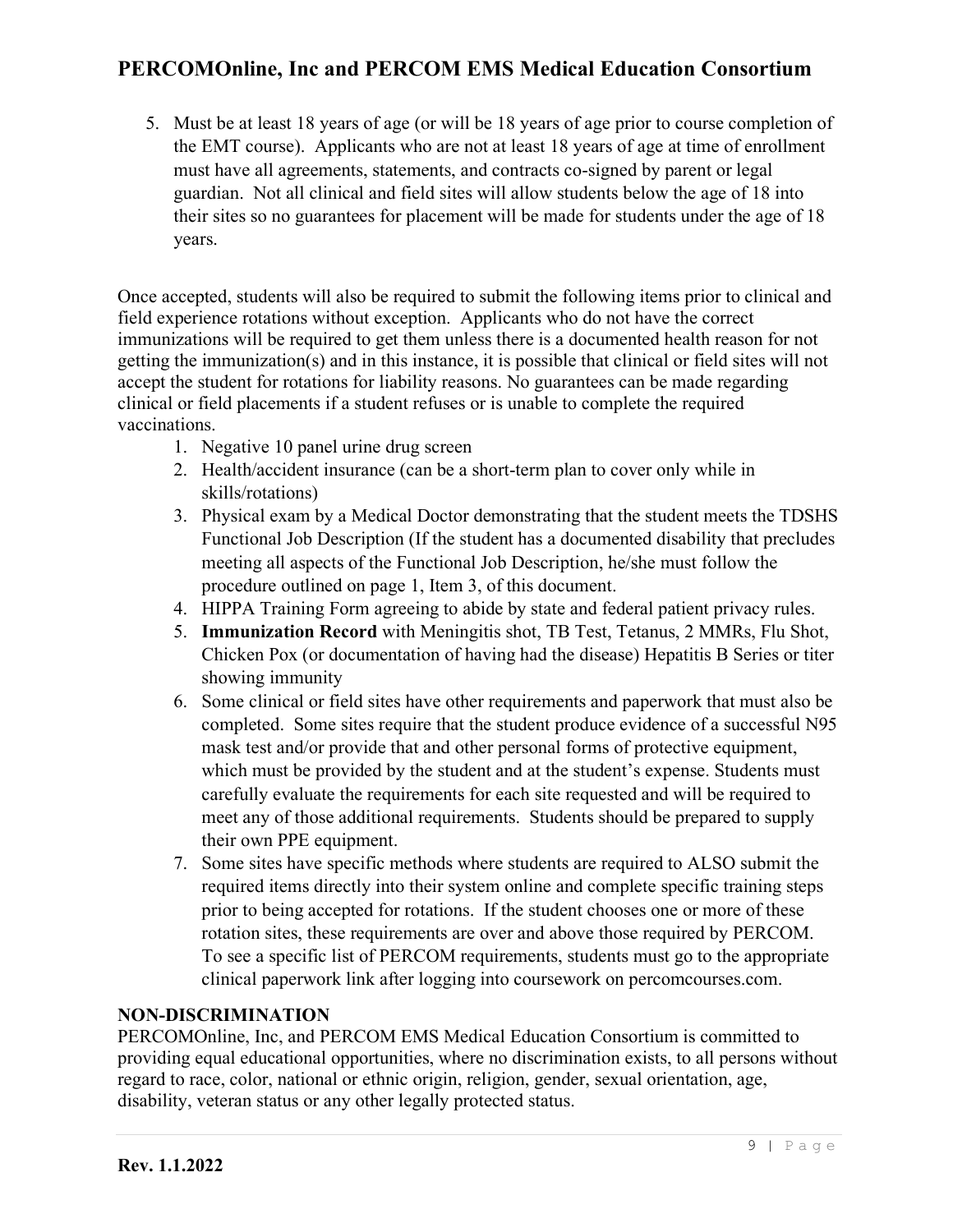This commitment applies to the selection of the students and to any aspect of the clinical training; provided, however, that with respect to a disability, the disability must not be such as would, even with reasonable accommodation, in and of itself, preclude the student's effective participation in the program.

### **Your Rights Under the Americans with Disabilities Act**

**The Americans with Disabilities Act (ADA) has many implications for students in EMS courses. The intent of the ADA emphasizes that individuals not be excluded from jobs or training due to a disability, or influences the result of the examination process that is a prerequisite for a job. Passing the written and skills exams during an EMS Course and passing the State Certification Exam are prerequisites for a job as a paramedic.**

**The law permits testing that requires the use of sensory, manual, or speaking skills, where tests are intended to measure the essential functions of the profession. For example, an applicant with dyslexia could be required to take a written exam, if the ability to read and process is an essential job function, and the exam measures the ability to read. Skills performance must be done within a certain time frame and utilizing certain equipment. The performance measurement for time and accuracy is an essential job function. Therefore, a person with a disability may not be denied the opportunity to take an exam, but the person may be required to take the exam within a certain time frame or to meet a certain criterion.**

### **Some Points of the ADA**

**\* Prospective students should read and understand the Functional Job Description before entering the program.**

**\* Students cannot be discriminated against on the basis of a disability in the offering of the education program.**

**\* There can be NO accommodation during screening tests or course testing that will compromise or fundamentally alter the testing of knowledge or skills that are required to function safely in the profession. The following are examples in which no accommodation can be given.**

- **1. No additional time frames for skills set with specific time frames.**
- **2. No unlimited time to complete a written exam.**
- **3. No written exams to be given by an oral reader**

**4. No specialized or simplified exams or reading material below the ninth-grade reading level.**

### **Requesting Accommodation**

**If accommodation is requested, please contact the Program Director as soon as possible. For more information concerning the ADA, contact the Association on Higher Education and Disability at 614/488-4972 or the Governor's Committee for Persons with Disabilities at 512/463-5739.**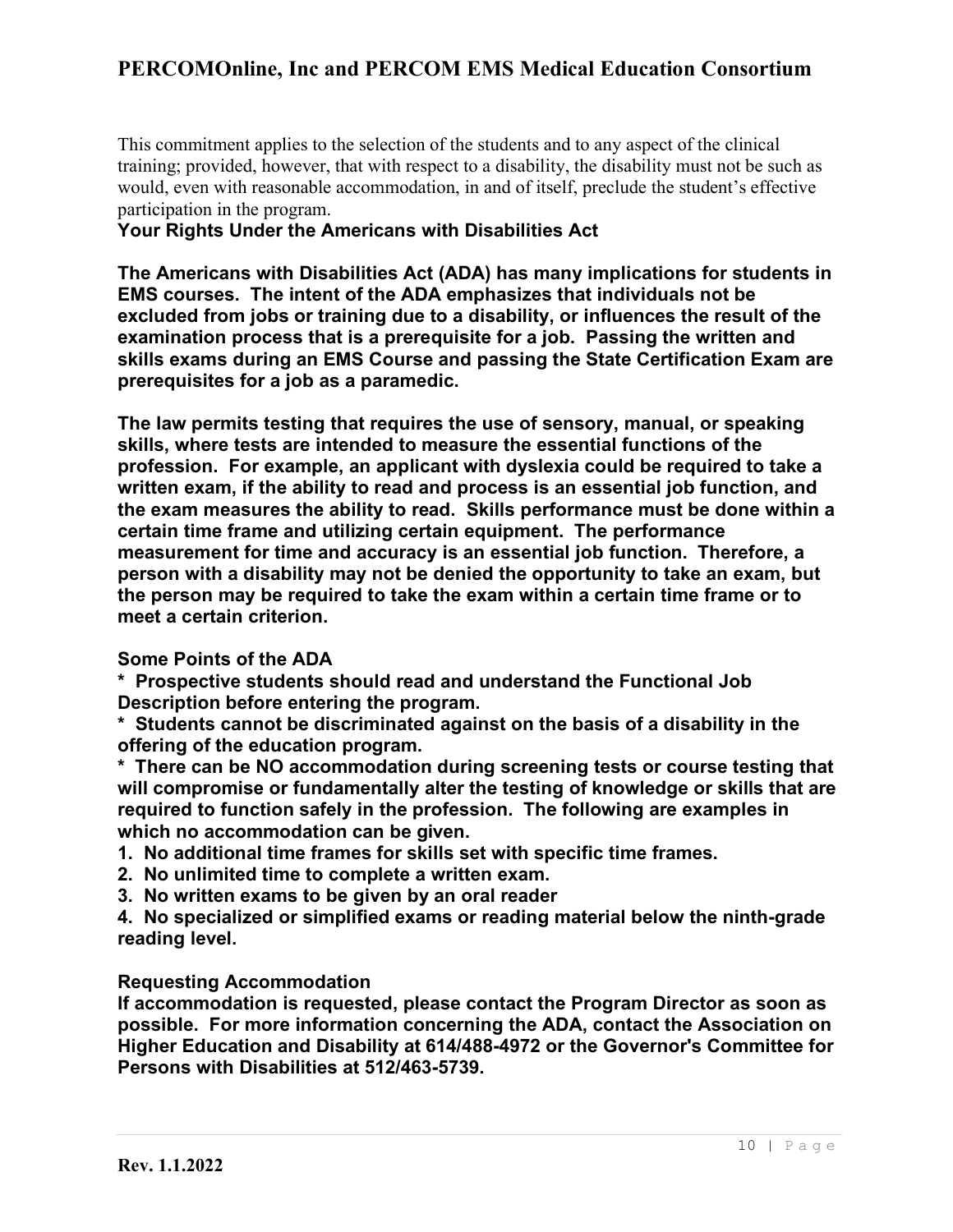### **COURSE LEARNING OBJECTIVES:**

**The knowledge objectives for each EMS Academy course are the National Emergency Medical Service Education Standards – Instructional Guidelines for each level of course. Knowledge objectives will be made available to the student in the Resources in the Student Management System at percomonline.com as well as inside the actual course platform.**

#### **REQUIRED ITEMS:**

Each student must have individual access to the following:

- Broadband internet access and email (Please be aware that Yahoo, AOL, business, and Military emails do not always accept email from PERCOM and other businesses. You should check spam and trash folders for course access emails and other correspondence prior to contacting PERCOM faculty or staff and may need to utilize another email service provider such as Gmail to limit communication difficulties.)
- Course Textbooks (Titles and ISBN information is listed on all course description pages at percomonline.com or percomcourses.com). Students are expected to order textbooks before or during the enrollment process.
- Course Syllabus and Clinical/Internship Manual will be posted in the Resources Module inside the course platform at percomcourses.com. (The Clinical Internship Manual and other documents will also be provided to the student following successful submission of all required clinical documents and items as listed on the Clinical Registration page linked inside the course platform or where otherwise directed.)
- Student Handbook (Located in the Resources Module of the percomcourses.com course platform and linked from the course website main page under "Policies".)
- Skills Check-off Check sheets (available inside the Student Resources Modules of the courses at percomcourses.com)
- Required uniform if not already owned (one shirt will be provided for rotations if student to rotate at PERCOM rotation sites)
- Other required course materials such as gloves, stethoscope, watch with seconds display, etc.

### **REQUIRED HOMEWORK AND EXAMINATIONS**:

**HOMEWORK ASSIGNMENTS: Each course level has specific homework assignments to be achieved before being cleared to schedule for Final Exam. These assignments are interspersed throughout each course and outlined inside the Course Schedule/Syllabus. P1 and P2 students are also required to upload proof of completing the associated A&P course requirement (gradesheet), P2 students are**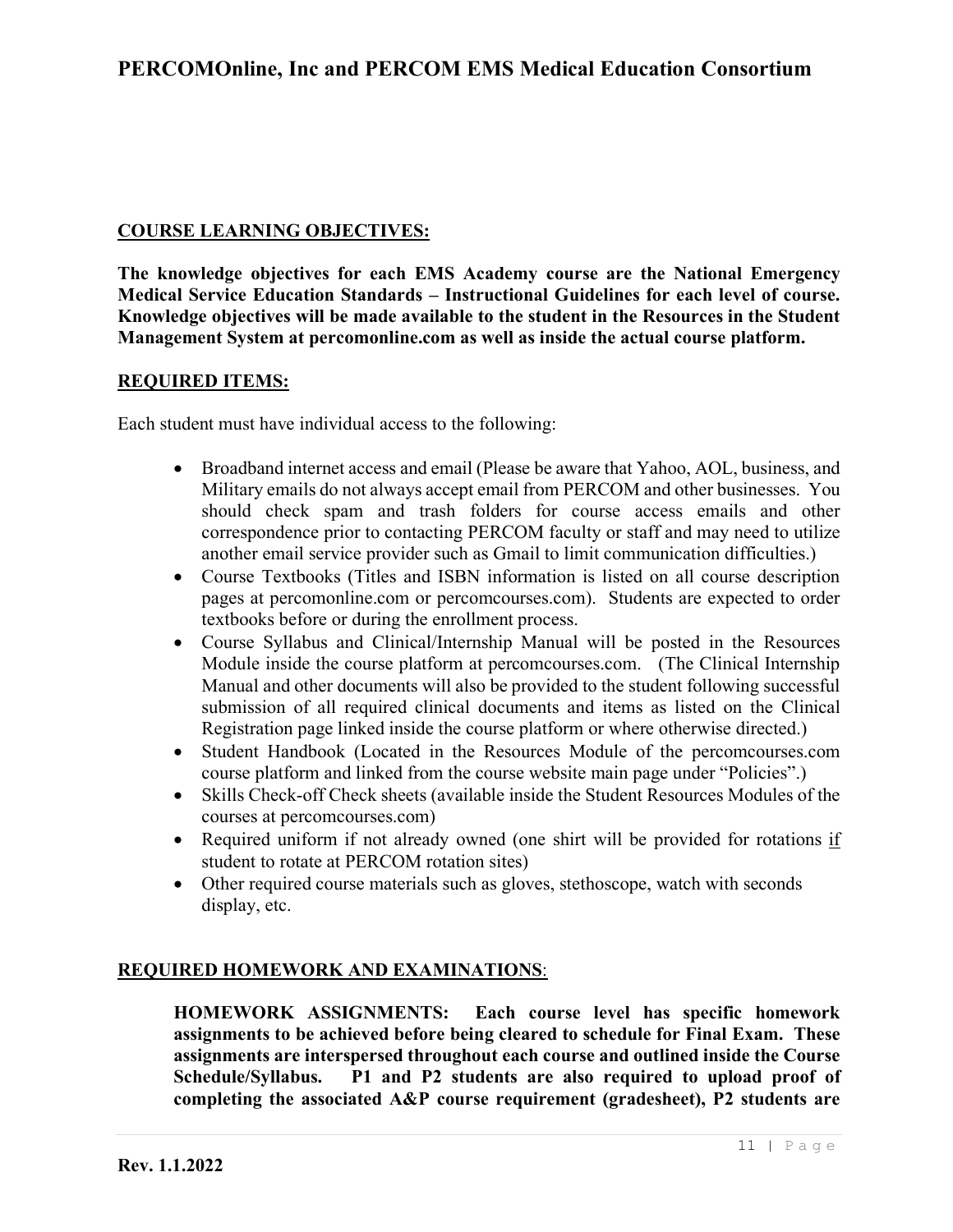**required to submit proof of a current AHA ACLS, AHA PALS and a trauma certification (PHTLS, ITLS, etc.), and EMT, AEMT and Paramedic students are required to successfully complete Juris Prudence and TIMS. These requirements are in addition to the standard homework assignments as listed and must be submitted to the lead didactic instructor prior to being cleared to schedule for Final Exam.**

**Homework assignments also must reach a minimum level of competency in their submissions, as determined during grading. Each homework assignment must be granted a minimum score of 80 or it will be returned to the student with feedback for a "redo". It must then be completed again, per the instructions and feedback delineating what needs to be redone or per instructions/feedback on general formatting required, and then resubmitted. Once a minimum grade of 80 is achieved, the item is considered to be successfully completed. Students who do not resubmit the item and achieve the minimum grade of 80 on ALL homework assignments will not be cleared for Final Exam.**

**Handwritten assignment submissions will be rejected and not graded. Assignments submitted without the following items listed at the top of at least the first page will also not be accepted – 1). Student name used during enrollment, 2) Class number (i.e. 200F, 400D, etc.), and 3) Assignment Name. For P1 and P2 students, Anatomy and Physiology gradesheets that are not complete or are not printed/submitted with the Student's Name as shown on the gradesheet website will also not be accepted. It is not the instructor's responsibility to notify you that your work was not accepted due to not following the instructions for labeling your assignments. Please be aware that every document must be adequately identified in your file. And it is extremely difficult on our faculty to try to read handwritten assignments so we cannot accept them.** 

**WRITTEN EXAMS:** Daily quizzes, unit exams, group exams, research problems, and final exam may all be used per PERCOM guidelines and instructor/coordinator discretion. **Paramedic 2 students will be required to take and pass proctored online qualifying examinations with a minimum grade of 80 for Pharmacology and ECG prior to being allowed to attend skills or begin rotations for P2 level. If the student fails a proctored ECG or Pharmacology Exam, one retest may be made available to the student, and a minimum grade of 80 on the retest(s) is required to pass**. **A second retest request MAY be granted by the Program Director or Course Coordinator IF the student is willing to locate a Paramedic level EMS Instructor (National or State Certified) who must be approved by the Program Director/Course Coordinator and will serve as a tutor to assist the student in preparing for one final attempt at passing the ECG/Pharmacology Exam.** Students will be required to make a minimum grade of 70 on the proctored Final Exam for each course. If the student fails the proctored Final Exam, one retest may be made available to the student, and a minimum grade of 80 on the retest(s) is required to pass. A second retest request MAY be granted by the Program Director or Course Coordinator IF the student is willing to locate a qualified Paramedic level EMS Instructor (National or State Certified) who must be approved by the Program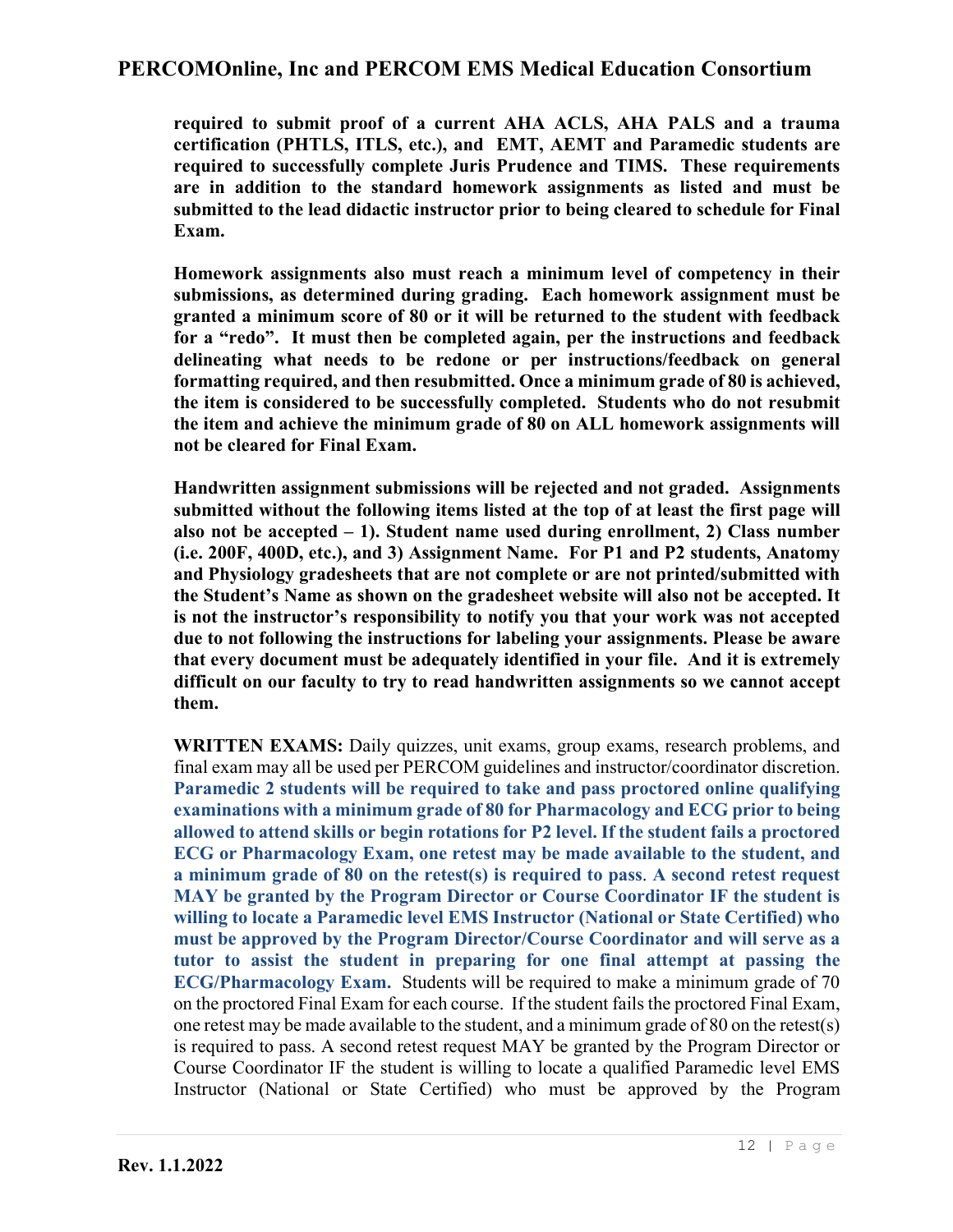Director/Course Coordinator and will serve as a tutor to assist the student in preparing for one final attempt at passing the Final Exam or may be approved to utilize other approved options. The Program Director or Course Coordinator may recommend a specific tutor who is pre-approved by the Program Director. The payment of any charges or fees associated with this tutoring rests solely with the student. Once the instructor notifies the Program Director/Course Coordinator that the student is ready to retest in his/her opinion, a retest may be scheduled. The student will maintain the sole responsibility for locating a tutor and following the process for approval. **There is a \$50 plus processing retest fee for each retest, and the Program Director/Course Coordinator will work with each student to set up a specific deadline by which the retesting will be completed prior to proceeding in the program. ALL Paramedic students will be required to participate in and pass a Graduate Interview with a member of the Medical Director's Team prior to being allowed to graduate from the program regardless of the student's grades or grade average, performance in skills, rotations or final field internship or otherwise. Theoretically, a student can pass the course in every other category but still fail to pass the Graduate Interview so care must be taken throughout the program to learn and retain information needed to be able to function as any other entry level competent Paramedic entering the field. One retest will be allowed after the student is given time to study and be tutored by his/her Lead Instructor or seek and find other tutors if needed at the student's expense.**

**ADAPTIVE TESTING REQUIRED DURING ROTATIONS PHASE:** Students have a tendency to lose some of what they have learned while completing the rotations phase of any EMS education program, if they don't continue to study. This can lead to issues when attempting to pass the NREMT certification examination. PERCOM wants all students to succeed. So to ensure that all students continue to study and promote learning retention, they are **REQUIRED** to complete the following steps while in the rotations phase. Failure to complete these steps and to email proof of completion of the steps to the Program Director will result in graduation denial **(or, if Paramedic level, denial for clearance for the Final Summative Graduate Scenario Interview Exam with the Medical Director)**. The graduation **approval (or clearance for the Exam with the MD for Paramedic students) will be withheld until the evidence of completion of the items below is checked in as "completed" by the Program Director.** Full Challenge students without emstesting.com general access are exempt from this policy.

- 1. Students **must** utilize the free Adaptive Testing Feature available within emstesting.com to complete this **requirement**.
- 2. Students must click on the Adaptive Testing icon and click the button to create new tests. Students should take the "timed tests" and use the NREMT option (not Educational Standards) under Curriculum. Then select topics starting with Airway Management and then working through all individually listed topics, taking tests until results for that topic are "Good" or higher, before moving on to the next topic.
- 3. Once all topics have been rated as "Good" or higher, students must move on to taking the "Comprehensive – All Active Modules" exams looking for "Good" or higher level results. Students must continue to take these exams until results reach that minimum level or higher.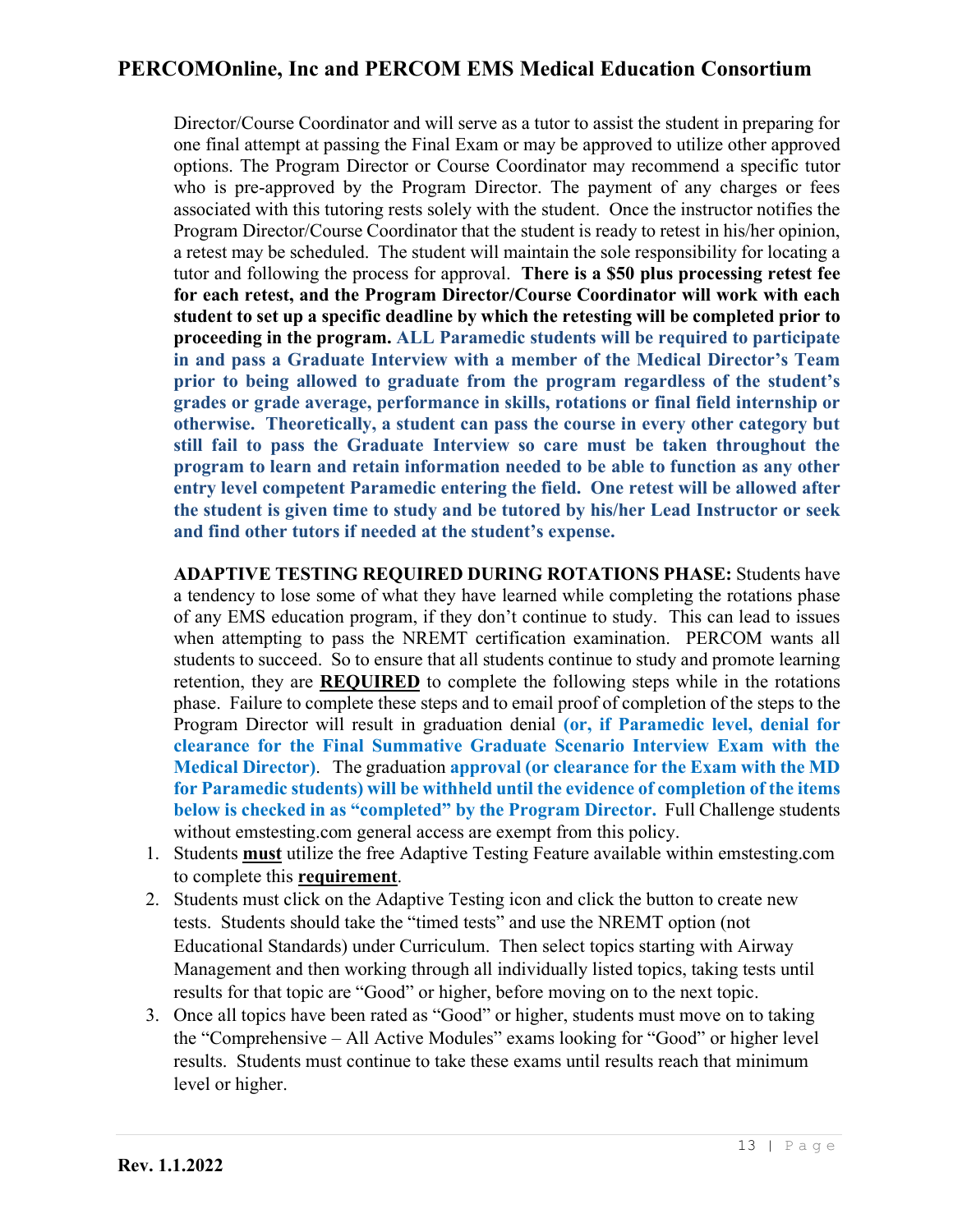4. Once "Good" or higher level is achieved on the Comprehensive exams, if students are not complete through all rotations (through Final Field Internship for Paramedic students) , they must continue to take a minimum of one Comprehensive exam per month to receive ratings of "Good" or higher for that month.

**SKILLS PRACTICE AND EXAMS:** Skills practice, exams and other testing as determined by the Program Director/Coordinator/Medical Directors and Advisory Council will be required. However, skill practice and examinations using PERCOM approved instructors who have been trained to manage skills sessions by PERCOM will be used for this purpose.

### **STATE CERTIFICATION/LICENSURE: Students must be eligible to take and pass required national examinations in order to be certified or licensed to practice in Texas or other states who recognize NREMT through direct certification or reciprocity processes.**

The national written test will be scheduled through the National Registry's approved testing method. The passing score on the national exam is set by National Registry. All fees must be paid prior to testing by the student and are not included in PERCOM paid tuition. All paperwork must be filed prior to testing by the student. It should be understood that the student might successfully complete the entire course, and be ineligible to sit for the national examination due to certain criminal background information.

Advanced students who have completed PERCOM requirements may schedule for and take their national skills examination at a nationally approved testing site once the student has completed skills testing through PERCOM as long as it is allowed in the state in which the skills test is being held. NO student may take the national computerbased test (CBT) until ALL course requirements have been completed and until the student is marked clear to take the national CBT exam by the Medical Director and Program Director.

Advanced level skills and written national testing may be scheduled individually for our program or in conjunction with other training programs. However, graduates are expected to complete the NREMT and/or state certification processes on their own and all fees incurred are the responsibility of the student, not PERCOM. Special testing fees, as well as the National Registry testing application fee, will be required. Students will be expected to complete all course and application requirements in time to attend the scheduled testing. Should the student not be able to attend or does not complete the requirements, he/she will be required to make his/her own arrangements for an alternate test date and site.

Students who are utilizing the payment plan method for paying for course tuition and other requirements must successfully complete the payment plan portion that completely covers the original tuition at the time of enrollment or as otherwise agreed, as well as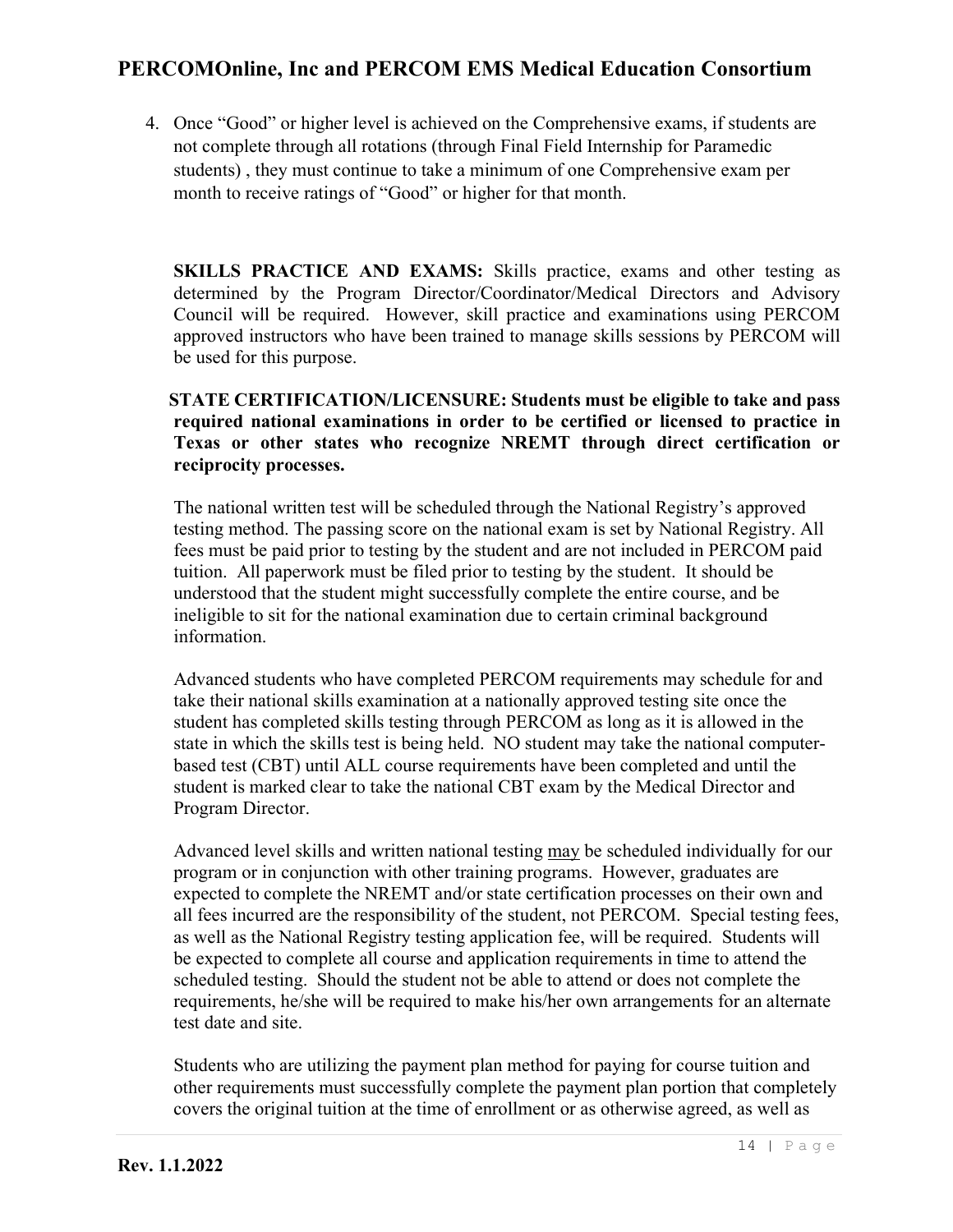any other outstanding invoices or fees owed, prior to being marked clear on the NREMT website by the Program Director or receiving a Course Completion Certificate per course level.

### **REQUIRED WEEKLY READING OF THE COURSE STUDENT ANNOUNCEMENTS PAGE ARCHIVE, NEWSFEED AND COURSE FORUM:**

Students receive access to the School Announcements Archives Blog, Newsfeed, and Course FORUM inside the course platform following successful enrollment. Students are required to read ALL pages of these Announcements, Forum posts, and the Newsfeed posts and are required to check again for any new posts each week. Students will be held responsible for this information even if the student failed to follow these instructions. Current issues, issues that need more clarification or have to be added, new policies, RSVP for skills reminders and other things are posted regularly on these pages.

### **EXIT SESSIONS, PRACTICE SESSIONS, TESTING SESSIONS:**

ECA/EMR and EMT students are required to successfully complete an Exit Session. **No student will be allowed to RSVP for the Exit Session until he/she has completed the didactic component of the course in its entirety and has been marked "clear" by the Lead Instructor for the course. The student must then schedule, take and make a passing grade on the Final Exam, which is given by appointment by proctored webinar prior to being allowed to RSVP for the Exit Session.** This session is designed to provide the student with access to facilitated practice on skills, extrication practice, and scenario and skills testing. Students will be graded on skill performance as well as affective skills. "**Affective skills**" means enthusiasm, participation, communication with others, and attitude. Students may successfully complete all skills practice and testing but still be counseled, be placed on probation or suspension, or even potentially dropped from the program if the student's behavior and attitudes are inconsistent with professional behavior and accepted standards. Students are required to RSVP by the posted deadline after completing all online coursework. Students should watch the Student Announcements Page for the course for more information on RSVP information and deadlines. Once the student has RSVP'd for a session, he/she is **LOCKED** into that session. Non-attendance for any reason may require that the student pay the Rescheduling Fee prior to being allowed to reschedule for another session. Students must also complete all skills lab paperwork and data entry into platinumplanner.com before leaving the lab site or, if allowed by the instructor, within 2 business days following the session. Students who do not complete all paperwork and data entry completely and honestly within the designated time frame may be subject to losing credit for completing the lab and required to pay rescheduling fees and reschedule at another posted lab session. EMT Students must **successfully complete** this session prior to being allowed to sign up for clinical and field experience rotations through their chosen clinical program. (ECA/FR students are exempt from rotations.) Should the student fail a number of skills at the session requiring retests of multiple skills that cannot be completed during that Exit Session, the student will be required to reschedule for a later session and will be required to pay Rescheduling Fee. All travel and lodging expenses for any Exit Session or retesting are at the expense of the student and not included in course tuition unless otherwise stated for CAST Marathon students.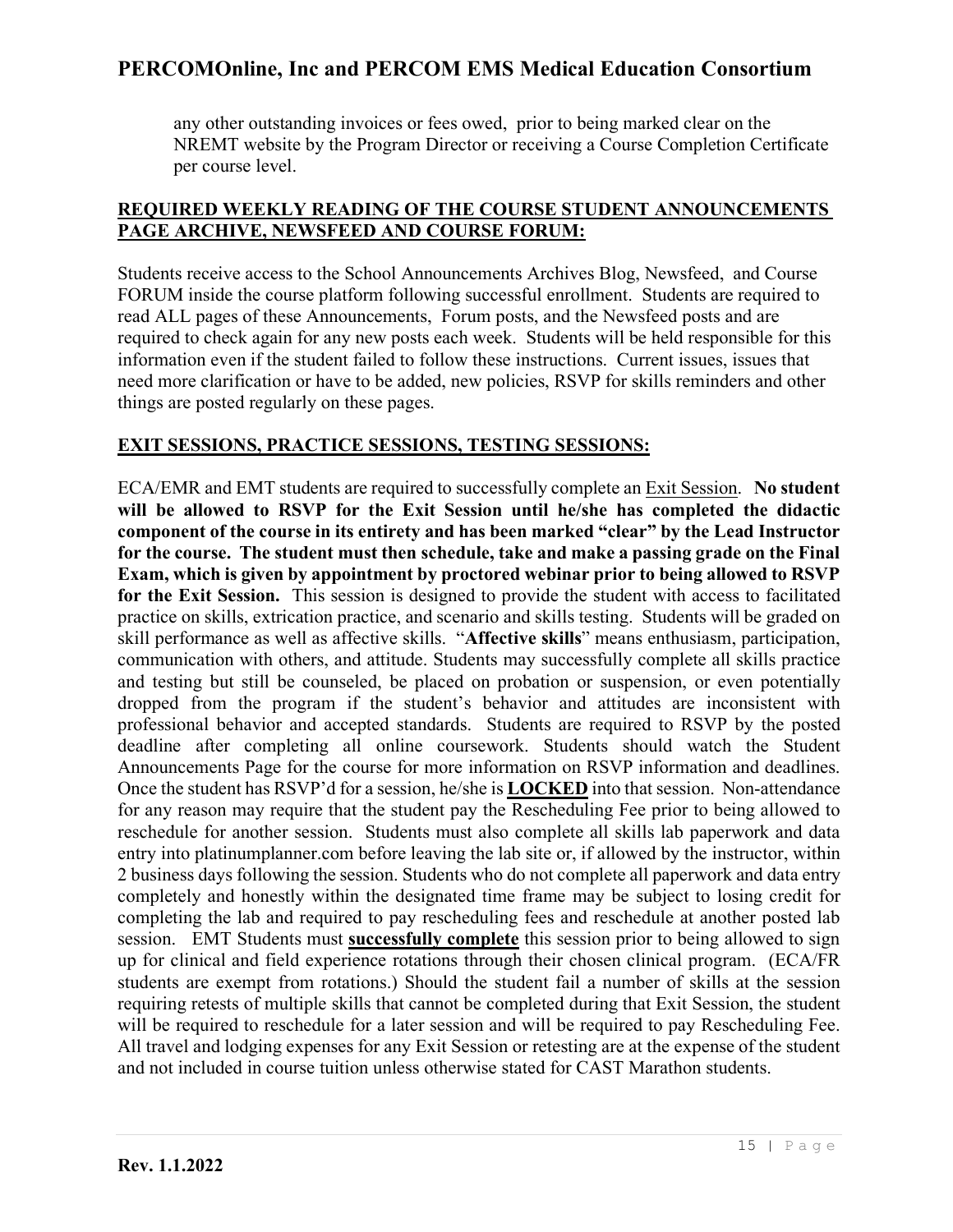Advanced students are generally required to complete two Practice Sessions prior to attending the Testing Session for P1 **and three Practice Sessions and one Testing Session for P2** unless otherwise noted in a Life Experience Waiver evaluation by the Program Director in conjunction with the Clinical Coordinator and/or Medical Director. AEMT, **P1/EMT-Advanced and P2 students will also be required to complete minimum skills competencies by number and percentage during Practice and Testing, and an inability to complete all the competency objectives before Testing sessions are completed at each level will cause the student to attend at least one more Practice Session and appropriate fees for extra sessions must be paid by the student.** Practice Sessions are to provide the student with facilitated practice on all skills included in the course. Students are required to RSVP for each session and must have completed the appropriate material as designated in the course and course announcements for their training have been marked clear for skills by the Lead Instructor for the course. Once the student has RSVP'd for a session, he/she is **LOCKED** into that session. Non-attendance for any reason may require that the student pay the Rescheduling Fee prior to being allowed to reschedule for another session. The Testing Session may be scheduled after applicable Practice Sessions are completed, and the RSVP policy is the same as for Practice Sessions. Skills testing and summative scenario testing will be completed at the Testing Session and an Affective Evaluation of professionalism and behavior will be assessed. Students may successfully complete all skills practice and testing but still be counseled, be placed on probation or suspension, or even potentially dropped from the program if the student's behavior and attitudes are inconsistent with professional behavior and accepted standards. Students must also complete all skills lab paperwork and data entry into platinumplanner.com before leaving the lab site or, if allowed by the instructor, within 2 business days following the session. Students who do not complete all paperwork and data entry completely and honestly within the designated time frame may be subject to losing credit for completing the lab and required to pay rescheduling fees and reschedule at another posted lab session. Final Exam will be completed by proctored webinar appointment once the student has been cleared by the Lead Instructor as having completed all didactic course requirements. Neither Intermediate/EMT-Advanced or **Paramedic students will be allowed to receive a course completion certificate or marked clear to take the National Registry Examination until skills, final exam and rotations have been successfully completed and after the Medical Director approves graduate status.** Should the student fail a number of skills at the session requiring retests of multiple skills that cannot be completed during that Testing Session, the student will be required to reschedule for a later session and will be required to pay the Rescheduling Fee. All travel and lodging expenses for any Exit Session, Practice Session, Testing Session or retesting are at the expense of the student and not included in course tuition unless otherwise arranged in course tuition prior to admission.

All students should be prepared to bring their own PPE (personal protective equipment) for use during the skills Practice or Testing Session if indicated by instructions posted in the Newsfeed and/or Student Forums, or instructions in the Lock and Confirmation Email. If a student is locked into a skills session but becomes ill or diagnosed with a potentially infectious disease, he/she MUST cancel and not attend the session. Cancellations for illness or an injury after a session is "locked" must be accompanied by a doctor's statement verifying the reason for the need to cancel or rescheduling fees must be paid prior to being allowed to reschedule.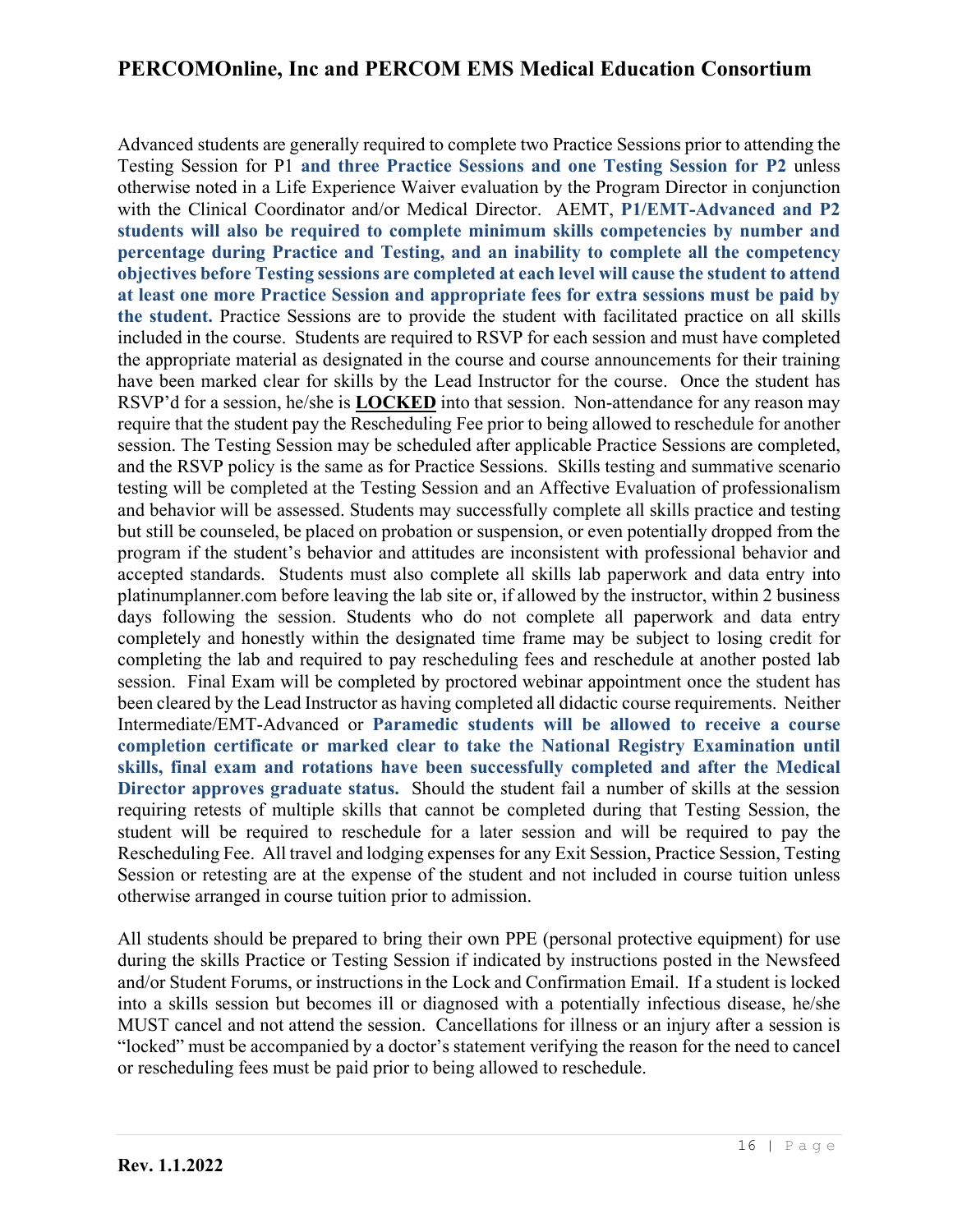**AEMT students will not be allowed to attend any clinical and field rotations until after passing all competencies and P1 Testing components and being cleared by the Skills Session Lead Instructor on the appropriate "Instructor Proficiency Form".**

**Paramedic students may not begin clinical and field rotations for this course until P2 summative final exam has been taken and passed, all competencies, P1 Testing and all P2 Practice and Testing Sessions have been successfully completed, and all clinical documents, forms and other items are correctly on file with the PERCOM Clinical Coordinator/Liaison. Final Field Internship is a final and separate rotation phase and cannot be scheduled until all other didactic and clinical and field rotations are completed.**

Students may be issued a tablet PC, which must only be used for skills data entry and clinical and field data entry and scheduling purposes. Tablets used for other purposes, that are used and exceed the monthly data allowance or that are not returned by the deadline given on issuance or are returned damaged (not due to normal wear and tear), will be charged separately and must pay all charges to PERCOM prior to being allow to graduate, issued a course completion certificate or marked clear to take NREMT or other testing. Students who leave the program or are dropped and do not return the tablet PC as stated above will be barred from reinstatement or re-enrollment until the tablet PC is returned undamaged or any outstanding invoices are paid. Charges for theft of property may also be filed with the Police Department if the tablet PC is not returned complete and in good condition.

No specific skills sites are guaranteed to be made available at the time a student is ready to proceed to that phase of the program. Available sites and dates are posted with their associated RSVP deadline on the Student Announcements Page for that course.

Students should be prepared to travel. This is an online, Texas based program. Even Texas is a large state, and students may be required to travel to meet course requirements. PERCOM is not responsible for travel or housing costs associated with these requirements.

*\*NOTE FOR ALL STUDENTS: Instructors at the Exit/Practice/Testing Sessions reserve the right to send away any student who has arrived UNPREPARED. These sessions are not designed to teach the student everything he/she needs to know for psychomotor skills from scratch. Students are required to memorize ALL skills sheets, watch all videos, and read all online and textbook materials appropriate to the skills PRIOR to attending the sessions. If an instructor sends a student away for being unprepared, he/she will contact the Program Director. The student will be required to reschedule for a later session and pay the Rescheduling Fee for each rescheduled session.*

### **ATTENDANCE POLICY:**

**100% attendance** is essential for successful course completion. Absences will be excused only for good cause, at the sole and exclusive discretion of the instructor. **No absence will be excused unless the instructor has been notified before class, except in cases of emergency. Online students MUST log in to the course weekly to remain in the course. (Even students in rotations who have completed coursework through Final Exam must continue to follow this**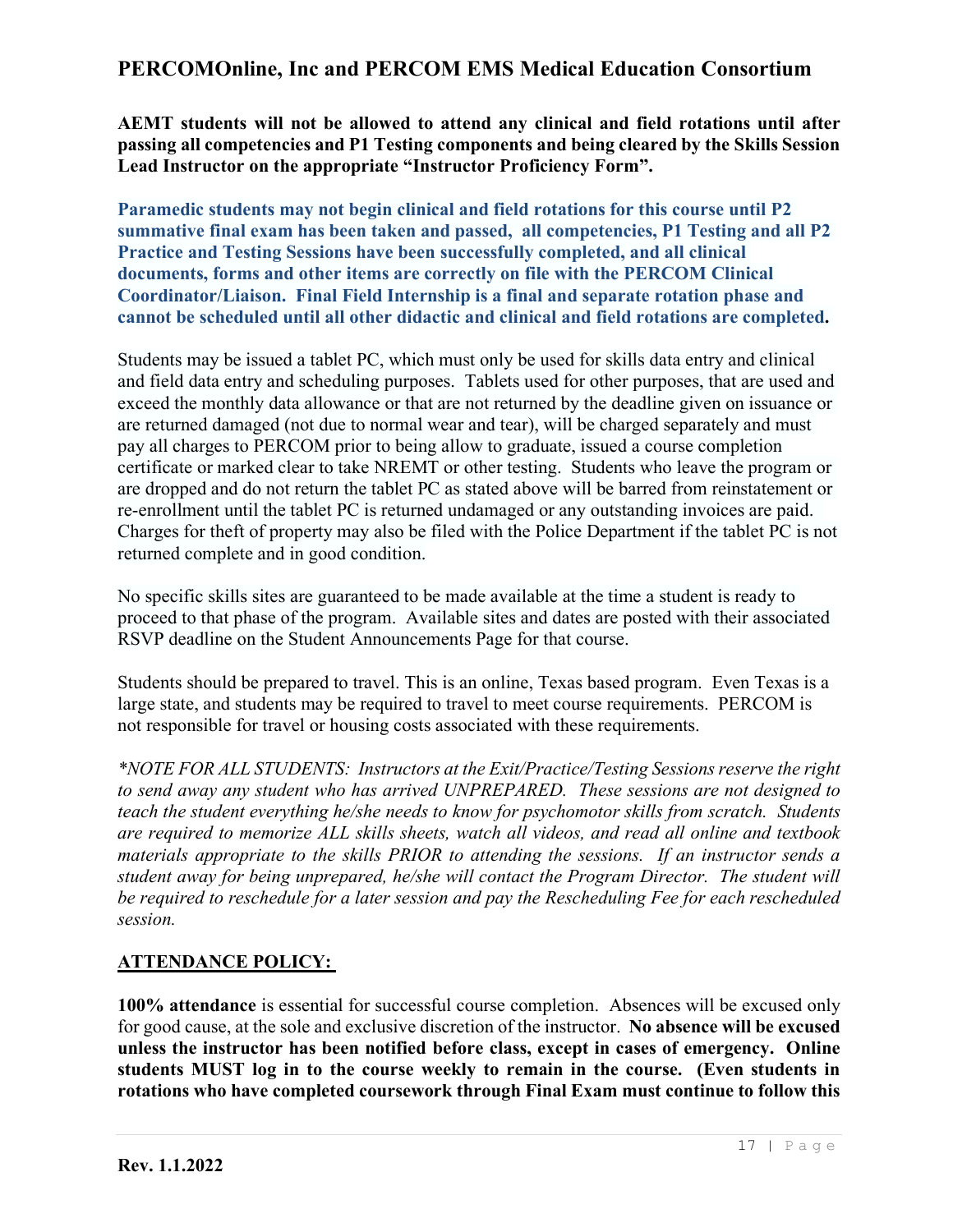**policy as "roll call" for attendance purposes.) This is MANDATORY and students who are not meeting this requirement may be dropped from the course without notice. Students who are dropped for not meeting the mandatory participation requirement listed herein may re-instate within 6 months of the date of drop. However, a Reinstatement Fee will ensue. Students may not "reinstate" after 6 months and will be required to pay full tuition and begin coursework at the beginning.** Taking exams in emstesting.com, submitting homework, scheduling for or submitting clinical documentation, attending Chat Rooms or MD Roundtables or emailing instructors, staff, support or any other PERCOM or PERCOM affiliated individual or service will not count toward the mandatory participation requirement.

Students who have dropped themselves from the program may apply for readmission within 6 months of the course drop date. Students who are re-admitted will be charged a Reinstatement Fee.

### **FINANCIAL OR PAYMENTS ISSUES:**

Any student who is utilizing the Payment Plan to pay for course tuition may be barred from proceeding in the program to skills, rotations**, (or up to P2 if in Paramedic**), if he/she is behind in payments or has not paid enough on the plan at that point to cover the expenses to be incurred. PERCOM staff reserve the right to make these judgments and to withhold access to these portions of the course until such time as payments are caught up to meet the financial demands required. Students who are behind in payments will be sent a warning email to get all payments caught up. If the student does not reply in a timely manner or fail to get payments and any other associated fees caught up as directed, he/she will be barred or dropped from the program. Students who have not paid all payment plan payments and fees or any other open invoices will not be allowed to receive Course Completion paperwork or be marked clear to sit for NREMT or other certifying examinations until all payments are paid in full.

### **ASSIGNMENTS:**

The student will be expected to complete homework as assigned or posted inside the online coursework. **The student is also expected to read the appropriate material from the course textbook or other assigned materials before class (or associated with each course module online) in order to be prepared for the class lecture. The student is responsible for all information contained in the textbook, online in the coursework and other course materials, whether or not specifically assigned by the instructor.** The student should be aware that the course is not specifically matched to any one textbook, and it is the student's responsibility to match lessons in the online course with appropriate chapters of his/her chosen or provided textbook(s). Before the end of the course, all chapters and all provided textbooks should have been thoroughly read and studied.

**ALL students are required a minimum number of "participations" in the appropriate level Chat Sessions. P2 students are required to also participate in a minimum number of Medical Director led (Round Table or other) opportunities**. **"Participation" means actual participation – asking a legitimate medical and class or profession related question, providing well thought and researched responses to questions by other students and actual**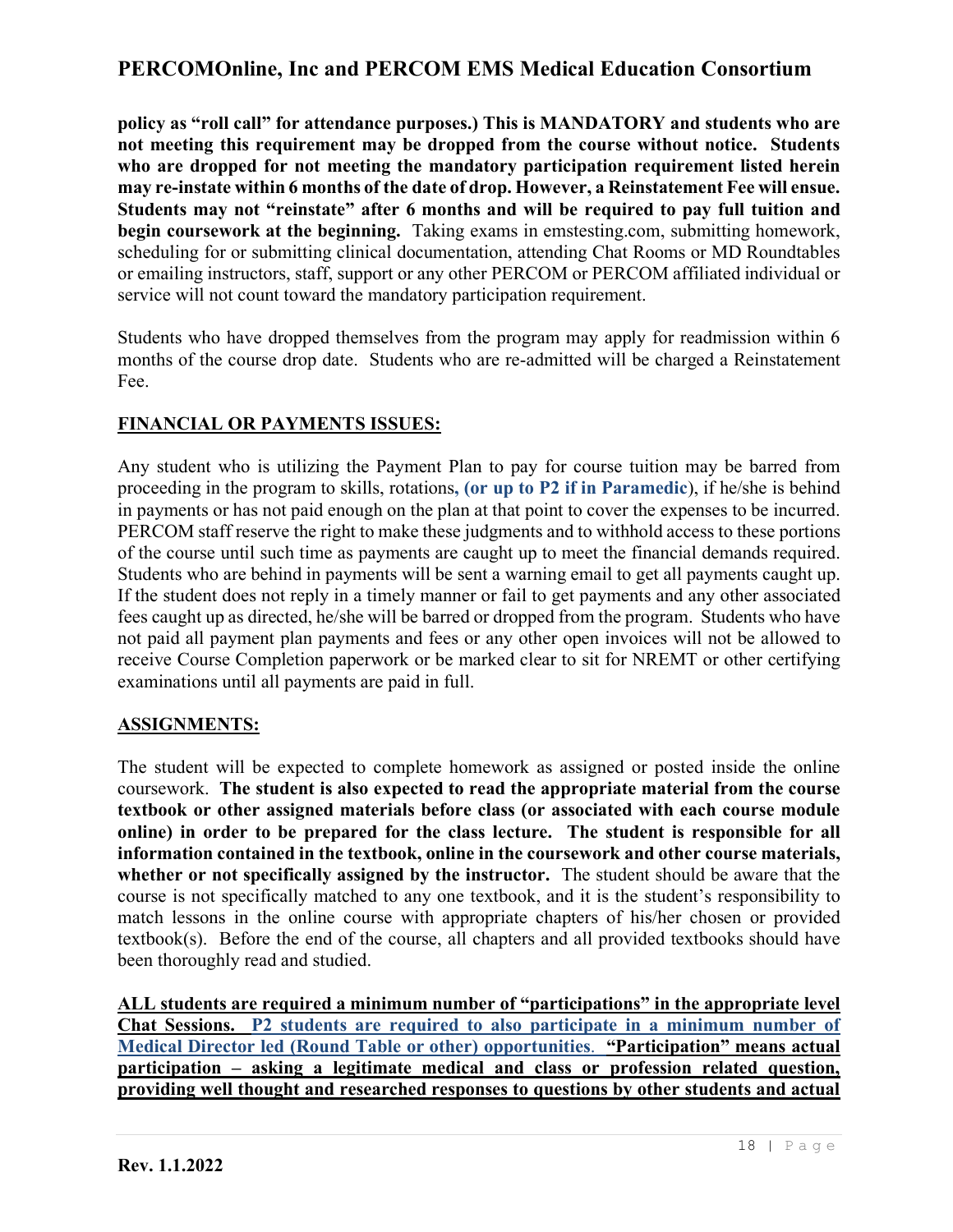**interaction within the scheduled class Chat Sessions or Medical Director led events. Lurking or "showing up" on the logged in list is not adequate for meeting this requirement. Specific requirements are listed in the Welcome Packet, online Course Materials, and/or School Announcements Pages for your course level. Didactic Instructors and/or members of the Medical Director's team will determine what may constitute lack of participation, and students who do not meet the requirements must continue to attend/participate until the requirements are met.**

All other homework assignments must be submitted to the course Lead Instructor in an attachment form using the provided upload system inside the course platform, preferably in Word to allow for instructor comments, editing and grading. Each assignment must have the student's name listed at the top of ALL pages and the file name must be listed in the following format:

Student Name – Class Number – Assignment name (for example: JaneDinsmore – 400A – CommonDiseases

Assignments received without the Student Name legibly printed or typed at the top of the assignment and each page of the assignment may not be accepted or graded. In fact, it is possible that the student may not receive notification of the rejection due to the process of retrieving assignments to store for future grading in the grading files that is used by Didactic Instructors. **Instructors will not be responsible for missing or lost homework assignments that are not submitted using the supplied assignment upload feature inside the course platform or without proper student name and class number at the top of the assignment as stated above.**

### **PROCTORED EXAMINATIONS:**

High stakes examinations, such as Qualifying Exams and Final Exams, are given on a one-on-one basis in the online program unless other arrangements are made and approved by the Program Director. Utilization of a webinar format that allows the exam Proctor to view the student and the student's computer screen while hearing and being able to communicate with the student is imperative. Students are required to have a current color government issued photo ID on file for the proctor to review to ensure that the person testing is the student. Students are required to test in a private location without any other potential resources available that could be used for cheating such as textbooks, notecards, posters, cheat-sheets or other items. The student is allowed to have one blank sheet of paper, which must be shown to the exam proctor before the test begins, and a pen or pencil. The student should have a phone in the room in case of an internet or computer failure issue only but is barred from utilizing the phone for any other reason but to communicate with the proctor or the proctor's designee during the exam. Use of the phone for any other reason or obvious or perceived signs of cheating verified by live review or review of the recorded video by PERCOM administrative personnel will be grounds for dismissal from the program. See PERCOM's "Cheating, Lying, Stealing and Misrepresentation Policy" for more information.

Students should remember that when taking online proctored examinations, this is like attending class and will also be captured in a video recording for review (potentially by a Committee or outside arbiter). Students should present themselves in dress, action, and words professionally and diplomatically at all times. Students should take care not to utilize foul or inappropriate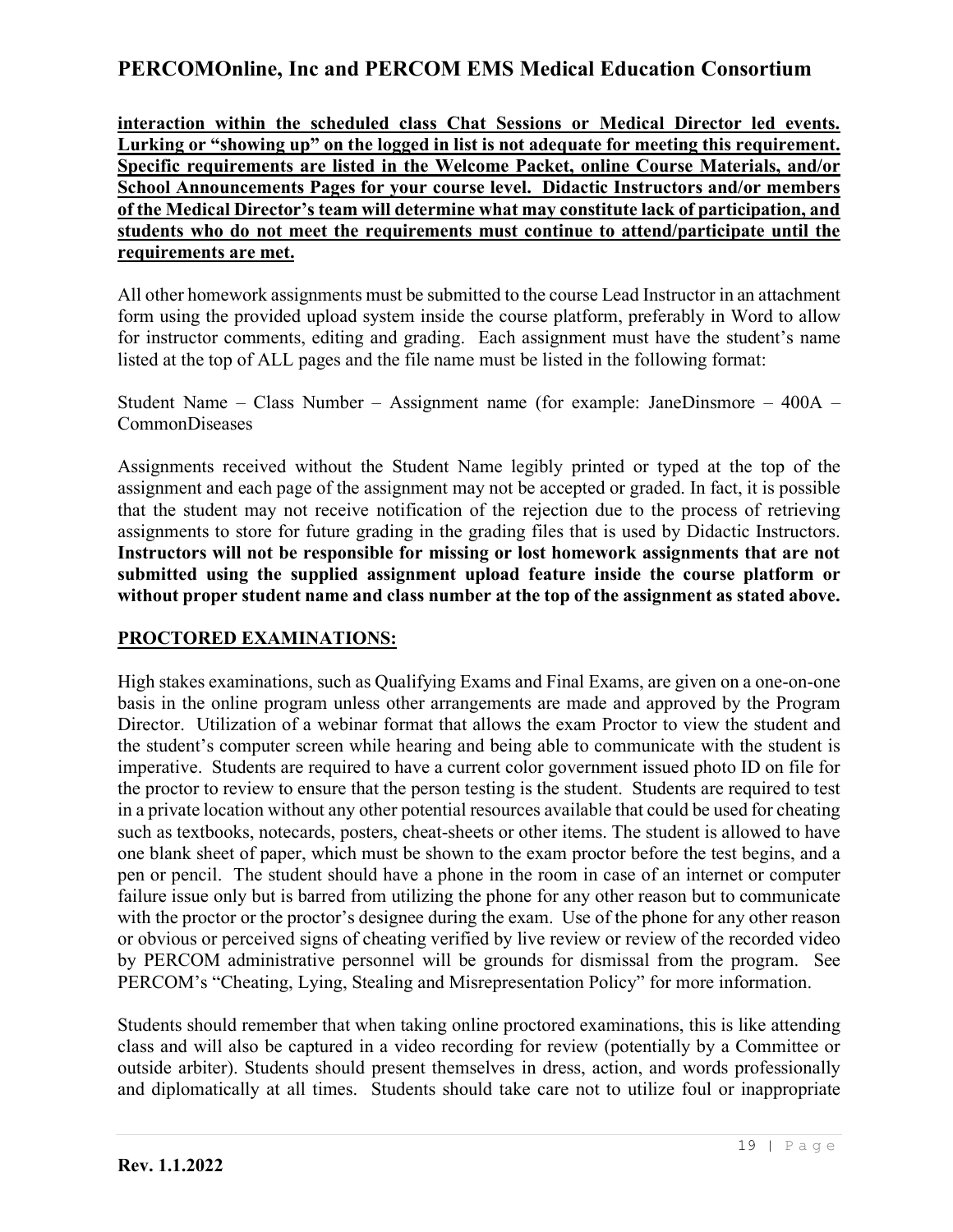language during the exam or they may receive a Disciplinary Action Plan up to and including expulsion from the program, depending on the nature and severity of the infraction.

### **INTERPERSONAL RELATIONSHIPS:**

Harassment can be defined as any unwanted advances by another person causing distress. Assault can be defined as an intentional act by one person that creates an apprehension in another of an imminent harmful or offensive contact*.* Sexual, ethnical, or sexual orientation harassment or assault will not be tolerated by the Program. All harassment or assault complaints will be immediately investigated by the Program Director/Course Coordinator and/or Lead Instructor and may be sent to a Review Committee for hearing. Any student found by an investigation to have committed harassment or assault of any kind will be allowed to voluntarily withdraw or will be dismissed from the Program. Results of the investigation may be shared with appropriate law enforcement if indicated. Involuntary withdrawal from the program by PERCOM will result in no refund of any tuition or other payments even if the student meets the Refund Policy otherwise. Dismissed student will have the right to appeal the decision.

All students will be expected to treat coordinators, instructors, preceptors, clinical/field site staff and fellow students with respect. Inappropriate behavior or conduct will not be tolerated in the classroom or clinical/field setting. Harassment, verbal or physical abuse, or any other type of disrespectful behavior may serve as grounds for dismissal from the program. ALL requirements listed in our Student Handbook, course syllabus and schedule, clinical and field rotation paperwork, coursework and as listed on this website or by instructors, coordinators, program director or affiliates of our program will be followed to the letter without complaint. Questions are welcomed but demands, inappropriate comments, complaints about having to complete the requirements as set forth by PERCOM or its affiliates, etc. WILL NOT BE TOLERATED. ALL PERCOM students are expected to demonstrate the professionalism and behaviors that WILL be expected of you as an EMS PROFESSIONAL in the workforce or volunteer workforce. Anything less is totally unacceptable and WILL be grounds for dismissal from the program!

Students who feel they have suffered harassment must notify either the lead instructor or the course coordinator of the situation as soon as possible after the incident. Students should be prepared to file a written complaint detailing the alleged conduct. Verbal complaints that are not substantiated in writing are subject to dismissal. If a student believes that a complaint has not received proper consideration, he must follow the Grievance Policy set forth below.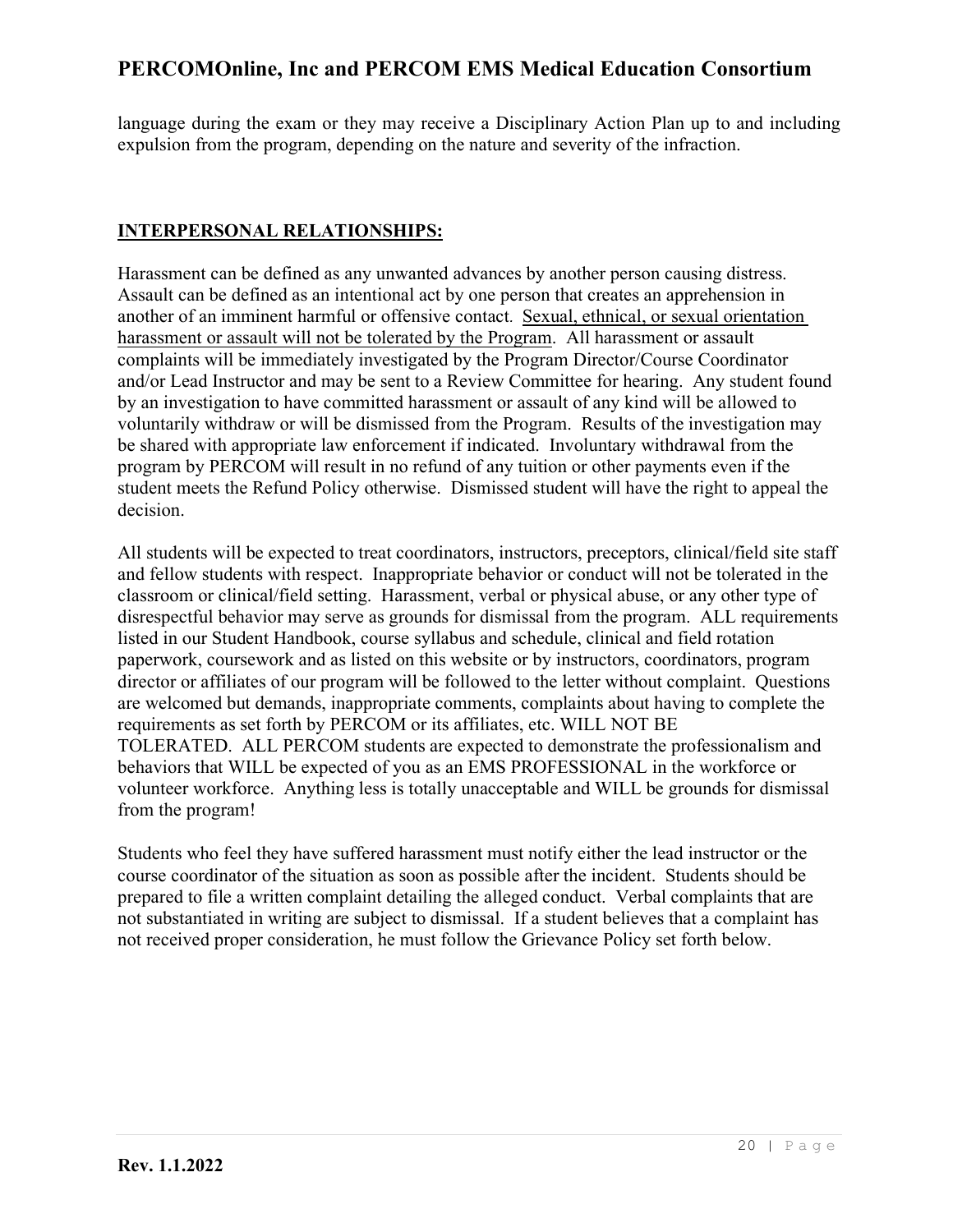### **COMMUNICATIONS**

Communications between all parties must occur for you to successfully complete the program. Students are required and expected to be proactive in expressing their concerns and needs, if indicated, to the appropriate faculty or staff member. Technical, website, payment or other "non-academic" issues may be addressed using the online Chat icon (if available) or the Support icon on percomcourses.com. Academic issues should be emailed or messaged to the appropriate person (if regarding online coursework to your designated lead instructor, if lab related to the Program Director or skills lab instructor as indicated, if rotation related to the Clinical Coordinator). While faculty and staff attempt to answer all communications promptly, sometimes incoming volume precludes an immediate response. Please allow up to 3 business days to receive a response to your email or message and if no response, try again or email or message the Program Director. (Be aware that grading of homework assignments can take much longer than 3 business days, and you should continue working in your course. However, if you have not received the graded feedback within 2 weeks, you should email or message your instructor.)

The structure of the coursework for all of PERCOM's classes is student motivated and student directed. Therefore, you will usually not receive communications from your lead instructor (except for feedback and return of graded assignments) unless you ask for help or email a concern or need for assistance. These classes are also open-entry, meaning that all students are at different locations in the coursework so it would be impossible for the instructor to individually keep track of each one like in a more traditional school where students are all kept "together". We expect the student to take initiative and ask for help as needed and follow up when responses are not returned within a reasonable period of time.

### **AFFECTIVE BEHAVIOR GRADING:**

The term "affective" has to do with feelings, emotions, behavior, and attitude. All students must exhibit positive signs of professionalism, attitude and behavior to remain in the program or graduate from the program. This is actually graded using specific forms and criteria by your course lead instructor, skills instructor(s), preceptors and finally by your Clinical Coordinator (after overall review of your preceptor evaluations). Students MUST continue to receive positive Affective Evaluations or may be counseled or even dropped from the program with a grade of "FAIL" without possibility for reinstatement or re-entry, depending on the severity or type of negative evaluation received. Typically, students will receive a Counseling Statement with a Counseling Plan that must be met and for which subsequent Affective Evaluations are marked "positive" or "competent" in all areas before the student will be allowed to graduate or be marked clear for NREMT or other certification testing regardless of the student's academic standing or grades in the course on other material. Even if a student has met all other academic and skills requirements, he/she may still not be allowed to complete the course and receive course completion documentation if it is determined that there is a behavior issue that, in the judgement of the Program Director, Faculty, and/or Medical Director(s) has not been resolved or improved or is so egregious in nature that the Affective Behavior overall minimum competency ratings is not achieved consistently and on evaluations obtained after counseling and/or disciplinary action has been initiated or completed. A final decision of " Fail" based on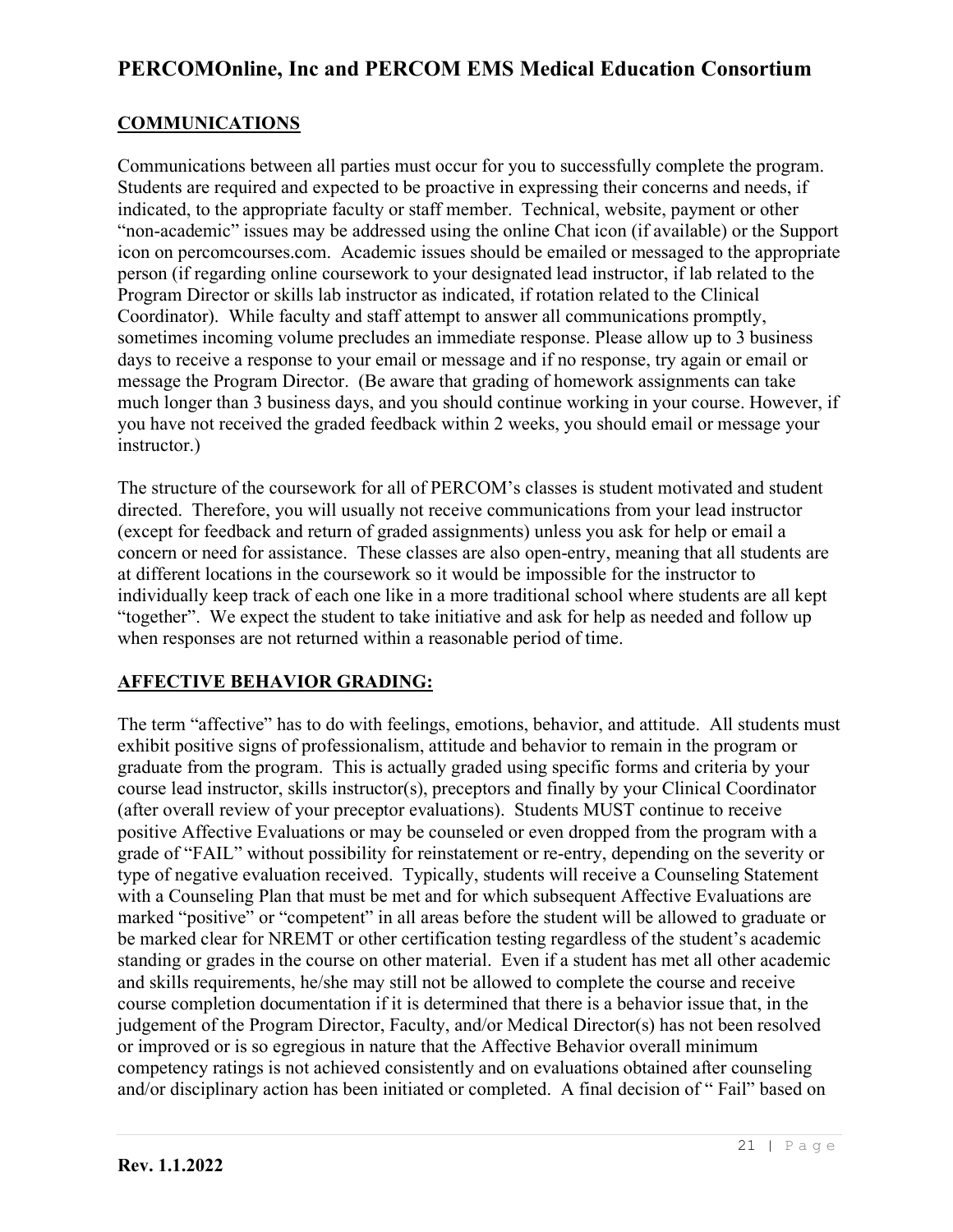Affective Behavior issues will remain with the Program Director and Lead Medical Director and may not be appealed.

### **STUDENT COUNSELING:**

The Program Director and Course Coordinator maintain close contact with the class and instructors. If the Program Director, Coordinator or lead instructor receives any negative information regarding grades, attendance, classroom performance, clinical performance, inappropriate conduct or behavior, or any blatant violation of the policies and procedures, the student will be counseled and may include involvement by the Program Director and Medical Director. The counseling session will be documented and, if necessary, for traditional classes, witnessed by another instructor. The counseling form will become a part of the student's records. This information may be made available to the student's financial sponsoring agency upon request and will be kept in the student's school record.

Circumstances involving inappropriate conduct or behavior may result in dismissal from the program without student counseling. The decision to dismiss the student from the course or provide counseling for conduct or behavior issues will be made by the Lead Instructor/Coordinator and/or the Program Director, in conjunction with the Lead Medical Director, and if Paramedic, the Dean. If the conduct or behavior was during or associated with rotations, the Clinical Coordinator will be involved in the decision. If the student was rotating in a PERCOM approved state/site or the situation occurred at or involving a PERCOM approved skills site in a state other than Texas, the Assistant Medical Director for that state will also be notified and consulted.

Students may be referred for outside tutoring in the event that a proctored exam is failed twice. An option may be given to utilize the Adaptive Testing Feature of emstesting.com with specific parameters for successful completion of the tutoring, prior to being allowed to retest. If using a tutor, the tutor must email the Program Director his/her qualifications for approval. Once tutoring is successfully completed, the tutor must notify the Program Director by email prior to the student being cleared for retest. All fees charged by the tutor will be incurred and paid by the student directly to the tutor.

### **COURSE SUSPENSION:**

A student may be suspended from the program by either the Payments Manager or other Administrative staff for delayed or non-payment of tuition payments or other fees and charges for which the student has been invoiced, for discovery of missing, incomplete or insufficient documents submitted during enrollment or upon request, or for violation of any of the policies and procedures posted in this Handbook, in the Enrollment Terms and Conditions or on the School Announcements Blog Pages. The Clinical Coordination staff may also suspend a student for issues related to rotations or scheduling based on possible violations of policies and procedures related to clinical and field rotations or complaints received from clinical or field preceptors or sites. Students may also be suspended based on complaints:

To protect health and well-being of the community.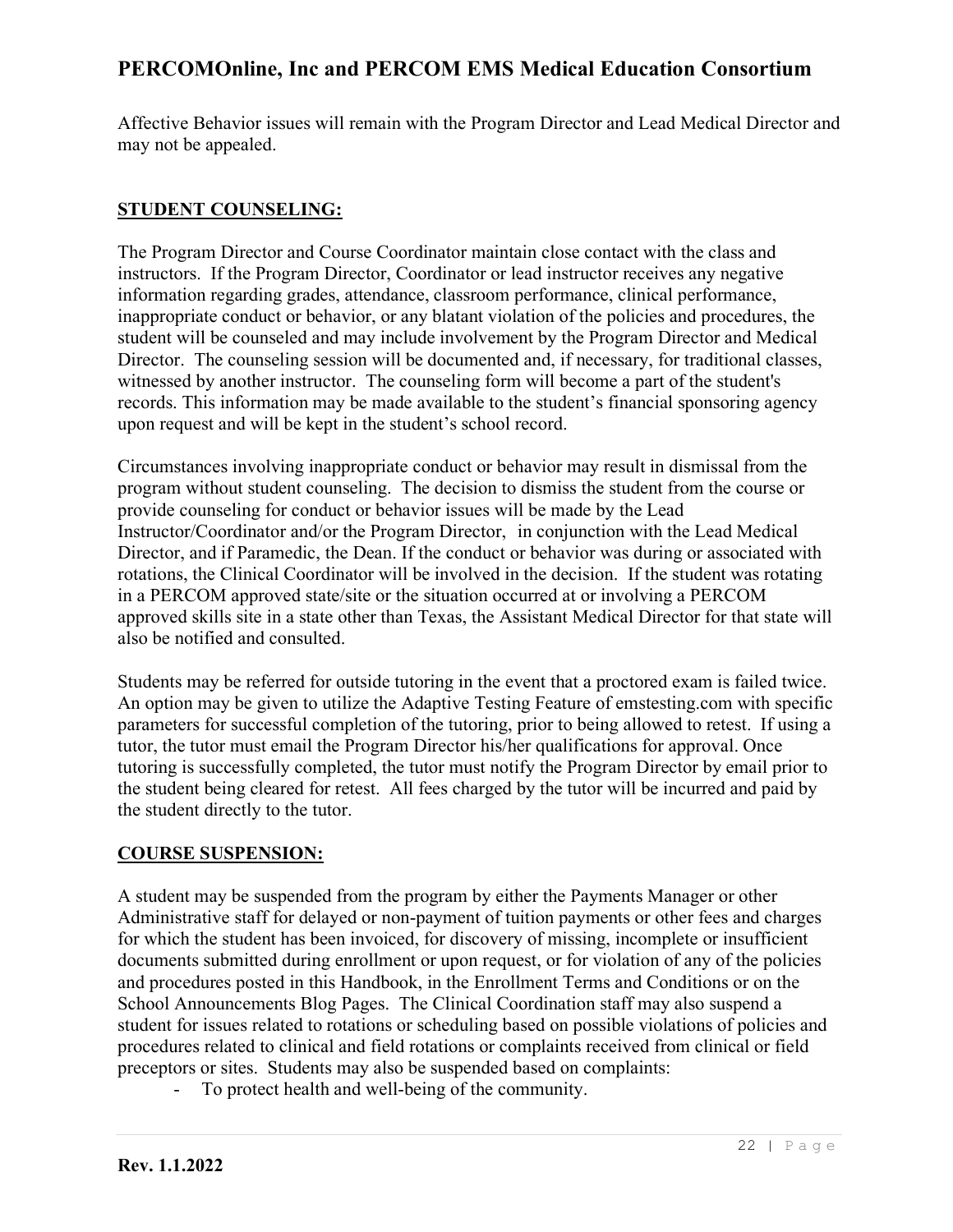- To protect the student's own safety or the safety of fellow students, patients, preceptors, instructors, staff, etc.
- When the student presents a threat of disruption or interference with operations.
- For harassment, assault or violent actions against fellow students, patients, instructors, staff, preceptors, etc.
- For allegations or charges of assault or violent actions or behavior outside of the school but are being investigated by other entities, TDSHS or other EMS or medically related licensing or certification bureaus or departments, or law enforcement.
- For breaching any of PERCOM's rules, policies, procedures, etc. in any of its distributed or posted documentation that necessitates an investigation which may or may not involve a previous warning, depending on the nature of the infraction.

Students who have been suspended from the course for disciplinary, complaint, law enforcement related, or financial issues may be refused reinstatement depending on the outcome of the investigation. If the results of the complaint, violation or outside law enforcement or EMS certification or licensing investigation is not in favor of the student, reinstatement may be denied.

Certain possible crimes committed by or against students have mandatory reporting to appropriate law enforcement and/or licensing or certification organizations or agencies and these possible crimes or complaints may be reported as indicated.

Students may voluntarily suspend themselves from any of PERCOM's online courses for a period not to exceed six (6) months by notifying the Payments Manager and Program Director by email. The suspension deadline will be set for no more than six (6) months from the requested suspension date. A student who self-suspends and notifies the Payments Manager and Program Director by email before the deadline that he/she is ready to return by the deadline date, must pay any outstanding charges and payments, a current payment if any, and then will be reinstated to the course without other academic or financial penalty.

Students who are dropped from the program, not suspended, and who are not otherwise barred from reinstating, must notify the Payments Manager and Program Director within six (6) months of the drop date, pay a reinstatement fee and any outstanding payments, pay a current payment, and then will be reinstated without any further financial or academic penalties.

### **GRIEVANCE POLICY:**

It is the intent of PERCOM to provide quality training for the student. The mission is to prepare the student to become a contributory member of the pre-hospital care team. If at any time the student feels that he has not been treated fairly in a situation that has not been outlined in the Policy and Procedure manual/Student Handbook, the student should file, in writing, a grievance with the Course Coordinator or Program Director. The grievance can be mailed to the main address for PERCOM as stated in other provided course documentation and made readily available on the PERCOM website and should be received within 15 calendar days of the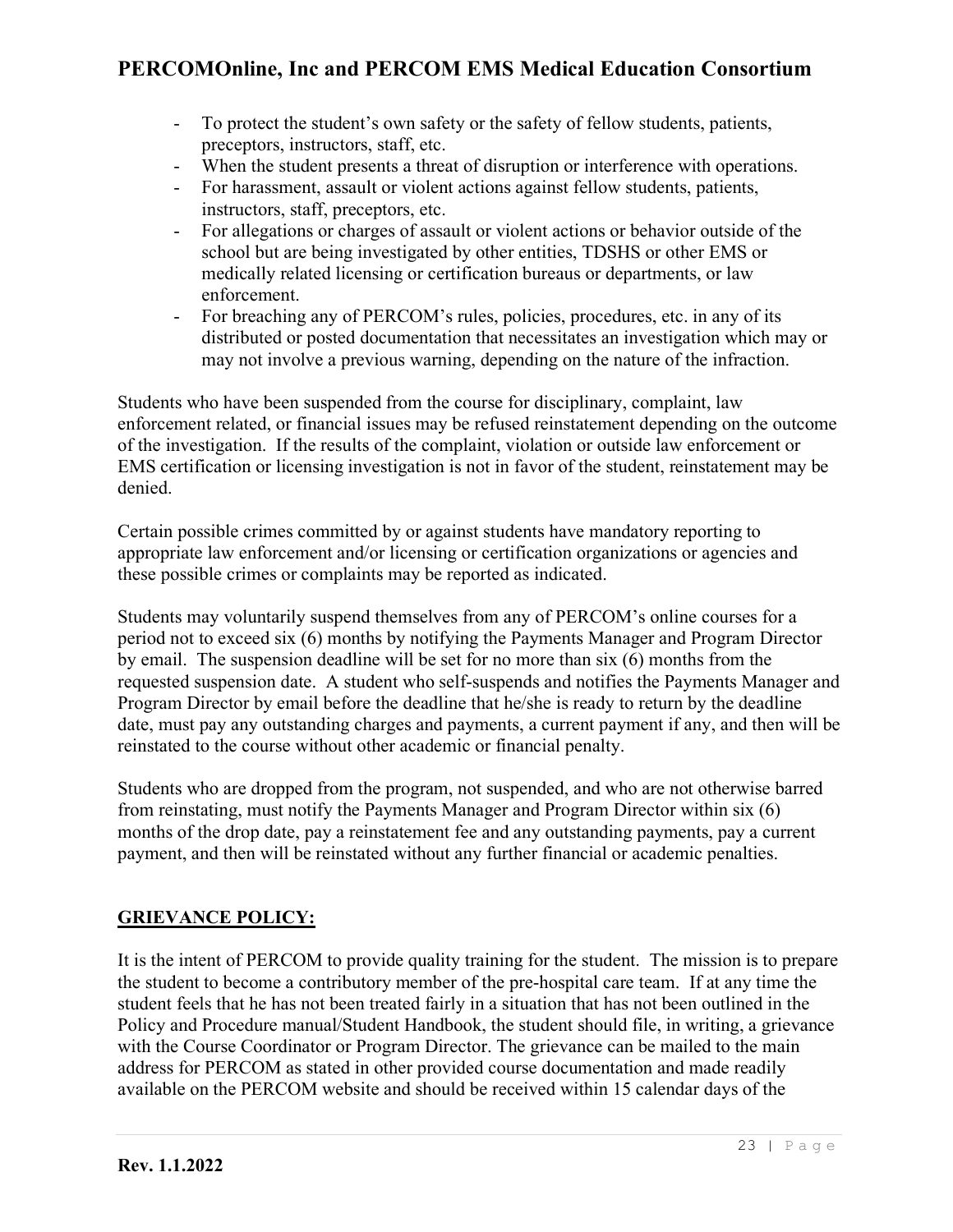situation or issue. If no action is taken or the action taken is not to the student's satisfaction, the student shall, within ten working days of receipt of the initial grievance, pursue the matter with the course Medical Director, in writing to the same address as listed above. Policies that have been provided to the student and acknowledged by the student are exempt from grievance.

If a grievance is submitted appropriately and in writing to the Course Coordinator or Program Director, PERCOM will respond to the grievance within 10 days of receipt of the grievance. If the grievance necessitates a Review Committee, the Committee Review will be completed within 30 days of the receipt of the complaint with a response to the complainant. If the complaint or if a policy, procedure, or rule violation exists and necessitates a Hearing, all parties will be notified within 10 days of the scheduled date and time of the Hearing, methods to participate in the Hearing, and deadlines for submitting proof or documentation in support or in defense of the complaint or allegation. PERCOM and PERCOM EMS Medical Education Consortium does not guarantee that a hearing will be held for any complaint or grievance.

Grievances not submitted appropriately as designated above will not be reviewed will not receive a response.

### **READMISSION:**

Any student who fails an initial course may be admitted to the next offered class, space permitting. However, online students who fail a PERCOM online course should consider reattempting their educational goals with a more traditional school or program. Students who are applying for re-admittance due to failure of maintaining the required course average or failing final exam are subject to evaluation by a Readmission Committee. If the Program Director/Medical Director determines that a student shall appear before the Readmission Committee, the following shall be taken into account before readmission is granted.

- e. Attendance
- f. Attitude and Behavior
- g. Average Homework and Exam grades
- h. General Adherence to Policy/Procedures
- i. Overall Comprehension of Material

The Readmission Committee will be made up of one of the student's peers, one instructor, one field paramedic, the Coordinator/Program Director and a member of the program's Medical Director's team.

### *All decisions are final and not subject to appeal.*

Any student who must drop out of the course for personal reasons may be admitted to the next offered class, space permitting. Readmitting students will take second priority to initial enrolling students. If a student is readmitted, all tuition and fees will be due as before. There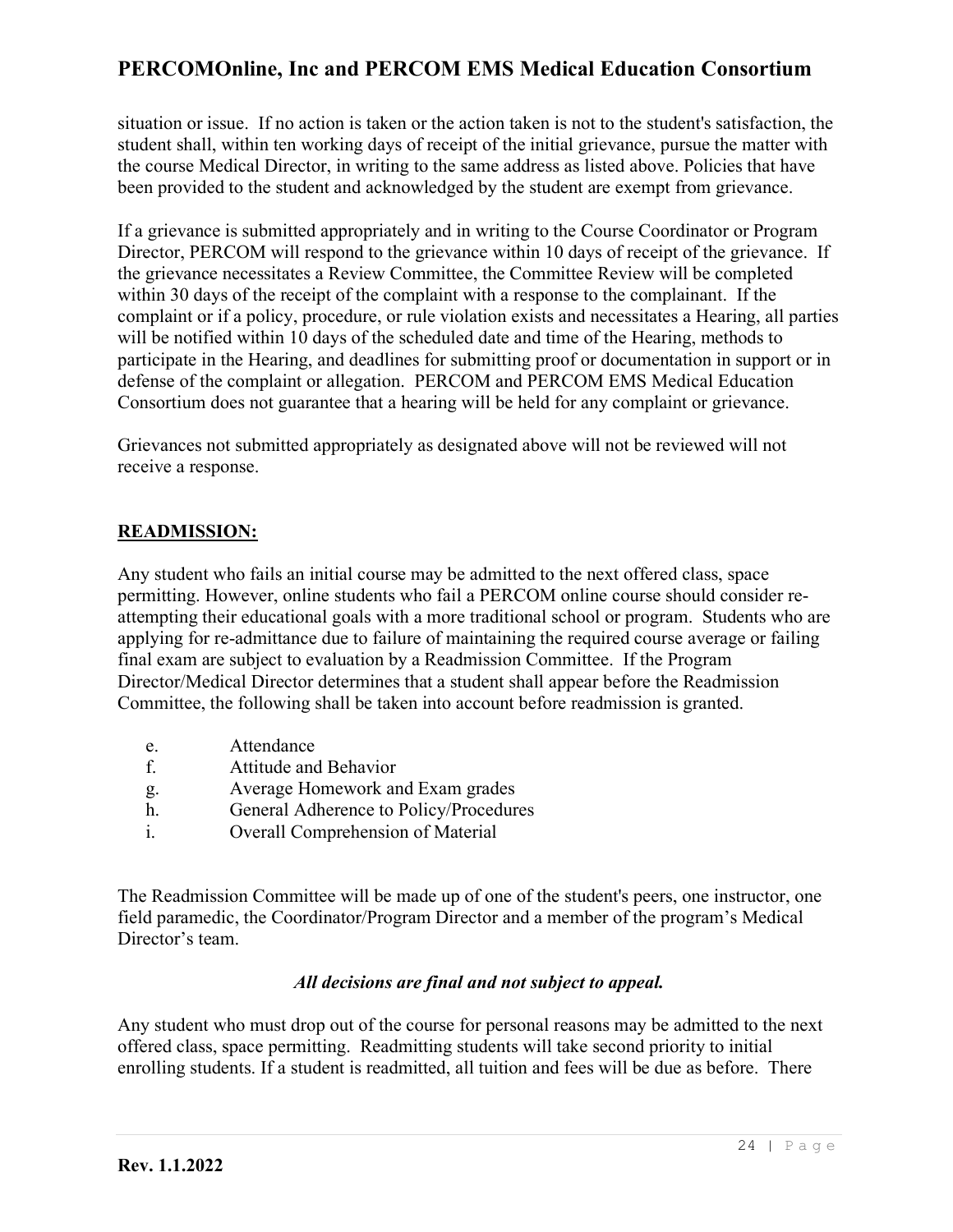will be no application of previous funds to a future course. All initial requirements will be required of readmitting students.

### **MINIMUM REQUIREMENTS FOR COMPLETION:**

#### STUDENT MUST:

- maintain a course average of 80% and will only be given one warning for an average below 80 before being dropped from the program; Students must hold a minimum of 80 average and must make a minimum grade of 80 on all homework assignements to be eligible for and cleared by the Lead Instructor to take the Final Exam. Students will be required to make a minimum grade of 70 on Final Exam. Up to two retests will be allowed on the Final Exam if tutoring requirements is met as stated earlier in this document, but the passing grade on the retest is 80.
- comply with all requirements of the Texas Department of State Health Services and the National Registry and pay all appropriate fees for registration/certification
- pay the fees for taking the national exam written and skills (not included in tuition or fees)
- make timely application to the National Registry to take the examination
- follow all rules governing class work, clinical or internship skills check-off requirements and of this Student Handbook and the Clinical Manual and Clinical Manual for any affiliated program in which the student is concurrently enrolled.
- pass all mandatory examinations and courses for the level being taken
- have returned any issued tablet PC or other materials that are marked to be returned to PERCOM
- have paid all required payments or outstanding invoices

For a student to be forwarded to the Medical Director for graduate status clearance, the following must be achieved for each course level:

### **ECA/First Responder (traditional students)**

- 1. All didactic coursework, homework or other assignments and classroom or attendance participation requirements – minimum average 80
- 2. Final Exam minimum grade of 70 on  $1<sup>st</sup>$  attempt, 80 on retests
- 3. Successful completion of Exit Session (skills)
- 4. At least one "positive" Affective Evaluation Form from the Lead Instructor for the course and one from a Skills Instructor

### **EMT**

- 1. All online didactic coursework, homework or other assignments, a minimum of 2 chat-rooms (with participation) – minimum average 80
- 2. Final Exam minimum grade of 70 on  $1<sup>st</sup>$  attempt, 80 on retests
- 3. Successful completion of Exit Session (skills)
- 4. Successful completion of the minimum requirements for Clinical and Field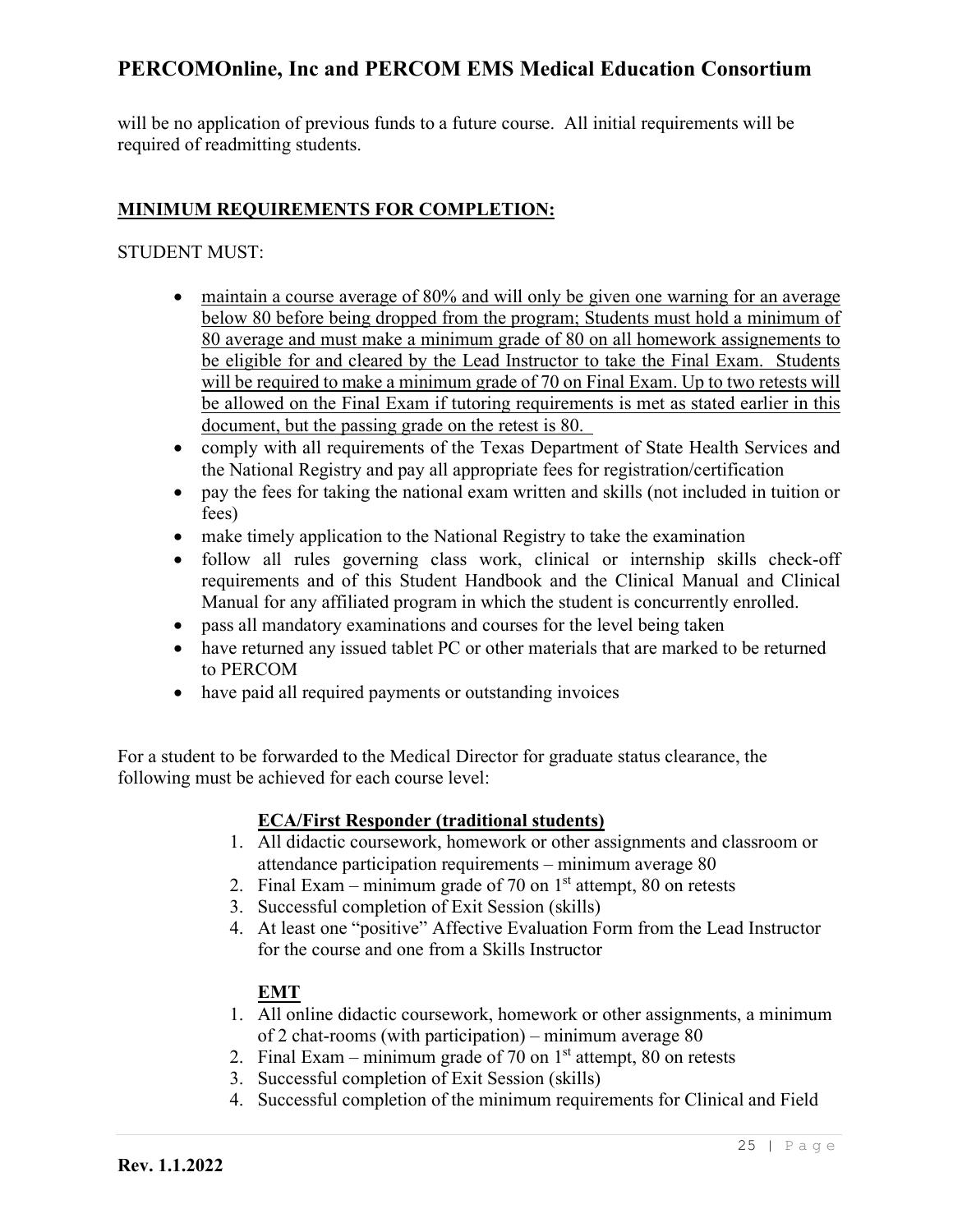Rotations

5. At least one "positive" Affective Evaluation Form from the Lead Instructor for the course, one from the Clinical Coordinator, and one from the Exit Session Skills Instructor

## **EMT-Advanced**

- 1. All online didactic coursework, homework or other assignments, a minimum of 3 chat-rooms (with participation) – minimum average 80
- 2. Final Exam minimum grade of 70 on  $1<sup>st</sup>$  attempt, 80 on retests
- 3. Successful completion of Practice/Testing Session(s) "skills" to include signed Instructor Proficiency prior to starting rotations
- 4. Successful completion of the minimum requirements for Clinical and Field Rotations
- 5. At least one "positive" Affective Evaluation Form from the Lead Instructor for the course, one from the Clinical Coordinator, and one from each Practice or Testing Session Skills Instructor

### **Paramedic 1 if not testing NREMT-Advanced**

- **1. All online didactic coursework, homework or other assignments, a minimum of 3 chat-rooms (with participation) – minimum average 80**
- **2. Anatomy and Physiology – offered through a separate online program with a separate book and access code that must be purchased by Student. Students who can produce an acceptable transcript or proof verifying successful completion this requirement at another private EMS school or at a college (A&P I and II) with a grade of C or higher may be allowed to challenge the A&P final exam only. Passing on final exam is a minimum of 70.**
- **3. Final Exam – minimum grade of 70 on 1st attempt, 80 on retests**
- **4. Successful completion of Practice/Testing Session(s) – "skills" to include signed Instructor Proficiency Form prior to starting rotations**
- **5. At least one "positive" Affective Evaluation Form from the Lead Instructor for the course and one from each Practice or Testing Session Skills Instructor**

## **Paramedic 2**

- **1. All online didactic coursework, homework or other assignments, a minimum of 3 chat-rooms (with participation), and 3 Medical Director led events (Round Table, etc.) – minimum average 80**
- **2. Anatomy and Physiology – offered through a separate online program with a separate book and access code that must be purchased by Student. Students who can produce an acceptable transcript or proof verifying successful completion this requirement at another private EMS school or at a college (A&P I and II) with a grade of C or higher may be allowed to challenge the A&P final exam only. Passing on final exam is a minimum of 70.**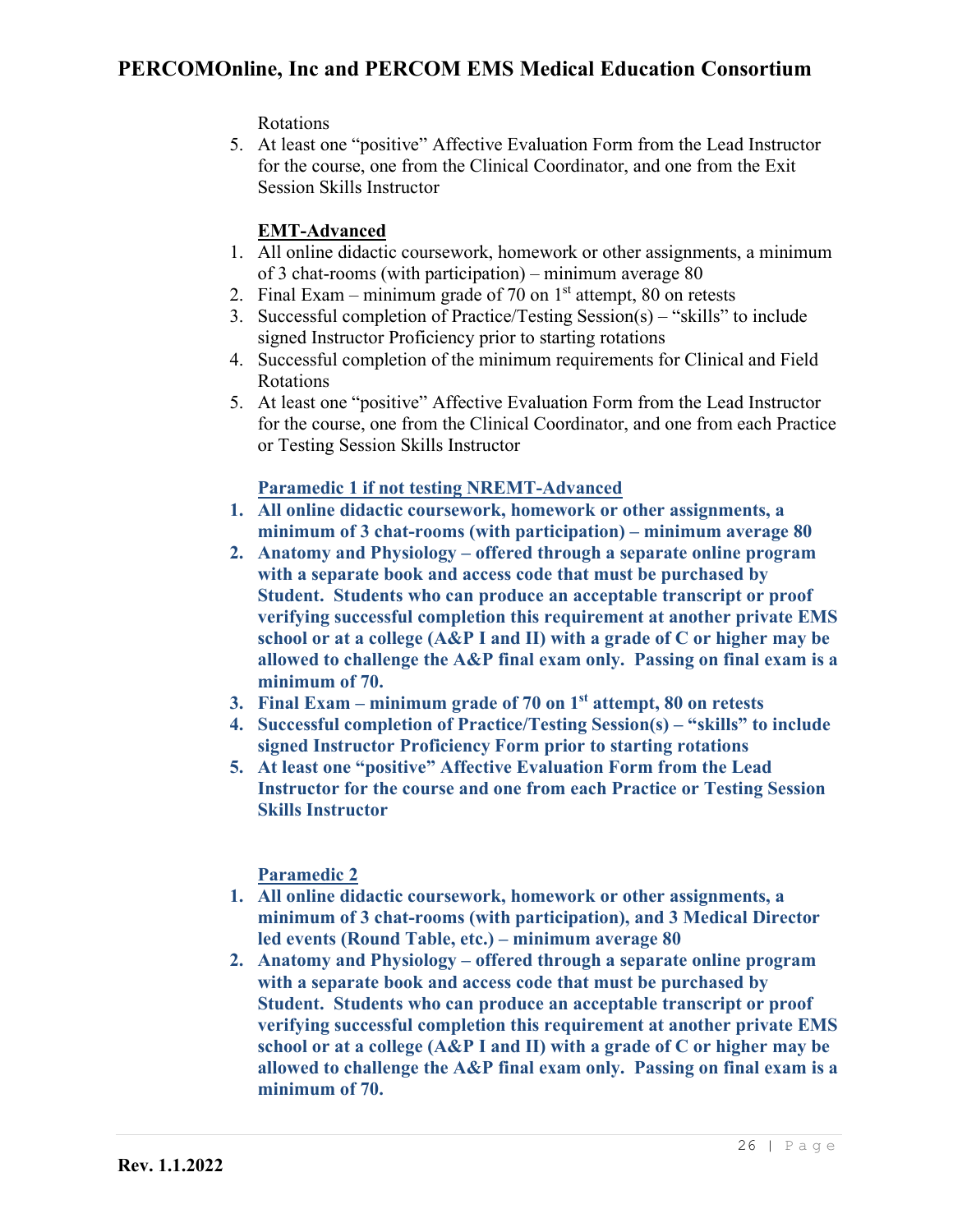- **3. Pharmacology Qualifying Exam – minimum grade of 80, 2 retests allowed**
- **4. ECG Qualifying Exam – minimum grade of 80, 2 retests allowed**
- **5. Final Exam – minimum grade of 70 on 1st attempt, 80 on retests**
- **6. Successful completion of Practice/Testing Session(s) – "skills" to include signed Instructor Proficiency Form prior to starting rotations**
- **7. Successful completion of the minimum requirements for Clinical and Field Experience Rotations and Final Field Internship**
- **8. At least one "positive" Affective Evaluation Form from the Lead Instructor for the course, one from the Clinical Coordinator, and one from each Practice or Testing Session Skills Instructor**
- **9. Successful completion of Graduate Interview with member(s) of Medical Director's Team and marked clear on Terminal Competency Form by Medical Director and Program Director**

Once all of the above requirements for a course level are completed, paperwork is all received in the PERCOM office, and the file is completed for the student, the process for approving a student for graduation and clearance to test the national examination will begin per the posted "Course Completion Procedure". To assist in reducing delays in this process, the student should notify the Clinical Coordinator by message or email when he/she thinks she is complete with all clinical requirements so that the paperwork and data can be reviewed. This process can take up to 2 weeks before the student will be marked clear on the NREMT website to test by the Program Director. Students will be notified of any potential delays over and above this period but must keep in mind that posted holiday periods are over and above this processing period. Students who complete requirements too close to a scheduled office closure for holidays as per noted on the Student Announcements Page or who complete during the scheduled office closure must wait for the office to re-open for the processing period to begin.

## **TEXAS DEPARTMENT OF STATE HEALTH SERVICES REQUIREMENTS:**

This program is based and licensed in the state of Texas, and its graduates are eligible for Texas certification after obtaining NREMT certification. Texas rules and regulations are set forth in Vernon's Texas Health and Safety Code and in the Texas Administrative Code. Information can be obtained from Texas Department of State Health Services, EMS Office.

Texas uses National Registry testing as the initial entrance testing process for all levels of EMS applicants. Students will follow all National Registry guidelines for testing and all state guidelines for gaining Texas certification following successful completion of an initial training course through PERCOM prior to being allowed to work as an EMS certificant in Texas.

### **THE STUDENT IS SOLELY RESPONSIBLE FOR MAKING ALL TESTING ARRANGEMENTS AND COMPLETING ALL CERTIFICATION REQUIREMENTS. QUALIFICATIONS:**

The following is a general functional description of the Emergency Medical Technician (EMT), EMT-Intermediate or EMT-Advanced, and PARAMEDIC certification levels as per the Texas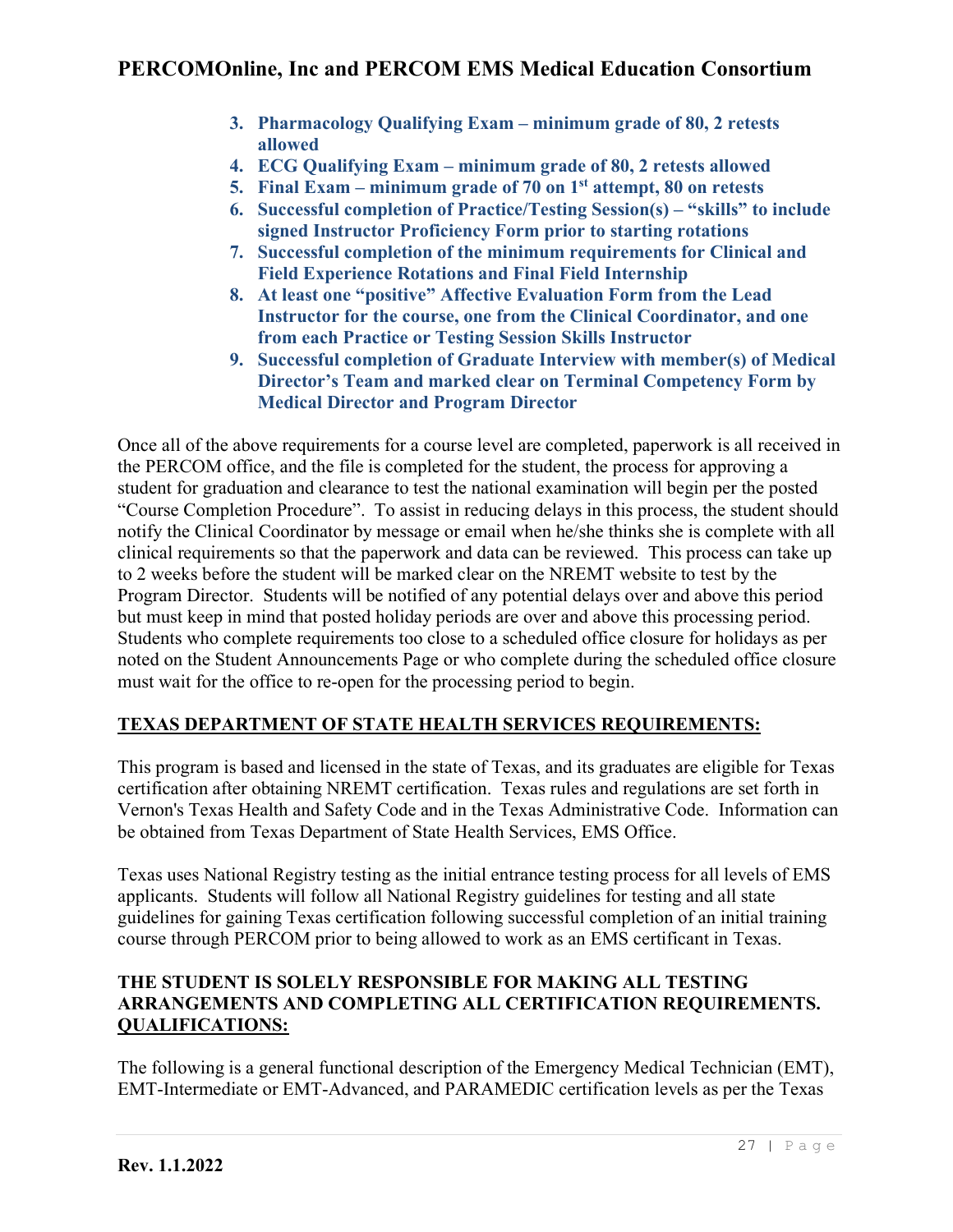Department of State Health Services (TDSHS). This job description also covers all students while in one of our courses/programs for initial training involving patient care delivery (EMT, AEMT or Paramedic).

*The student must successfully complete a department-approved course and achieve a passing score on practical and written certification examinations.*

*Must be at least 18 years of age. Generally, the knowledge and skills required show the need for a high school education or equivalent. Ability to communicate verbally; via telephone and radio equipment; ability to lift, carry, and balance up to 125 pounds (250 with assistance); ability to interpret written, oral and diagnostic form instructions; ability to use good judgment and remain calm in high stress situations; ability to work effectively in an environment with loud noises and flashing lights; ability to function efficiently throughout an entire work shift; ability to calculate weight and volume ratios and read small print, both under life threatening time constraints; ability to read and understand English language manuals and road maps; accurately discern street signs and address numbers; ability to interview patient, family members, and bystanders; ability to document, in writing, all relevant information in prescribed format in light of legal ramifications of such; ability to converse in English with coworkers and hospital staff as to status of patient. Good manual dexterity, with ability to perform all tasks related to highest quality patient care. Ability to bend, stoop, and crawl on uneven terrain; and the ability to withstand varied environmental conditions such as extreme heat, cold, and moisture. Ability to work in low light, confined spaces and other dangerous environments.*

### *COMPETENCY AREAS:*

### *EMT EMERGENCY MEDICAL TECHNICIAN*

*Must demonstrate competency handling emergencies utilizing all Basic Life Support equipment and skills in accordance with all behavioral objectives in the DOT/EMT Basic curriculum and the FEMA document entitled "Recognizing and Identifying Hazardous Materials." Automated external defibrillation use is optional in this course.*

### *EMT-Advanced*

*Must demonstrate competency handling emergencies utilizing all Basic and Advanced Life Support equipment and skills in accordance with all behavioral objectives in the DOT/EMT Basic and EMT-A curriculum, to include endotracheal intubation. Manual and automated external defibrillation are optional course skills.*

### *PARAMEDIC*

*Must demonstrate competency handling emergencies utilizing all Basic and Advanced Life Support equipment and skills in accordance with all behavioral objectives in the DOT/EMT Basic, EMT-A curriculum, and the PARAMEDIC curriculum. The PARAMEDIC has reached the highest level of pre-hospital certification.*

*Description of Tasks*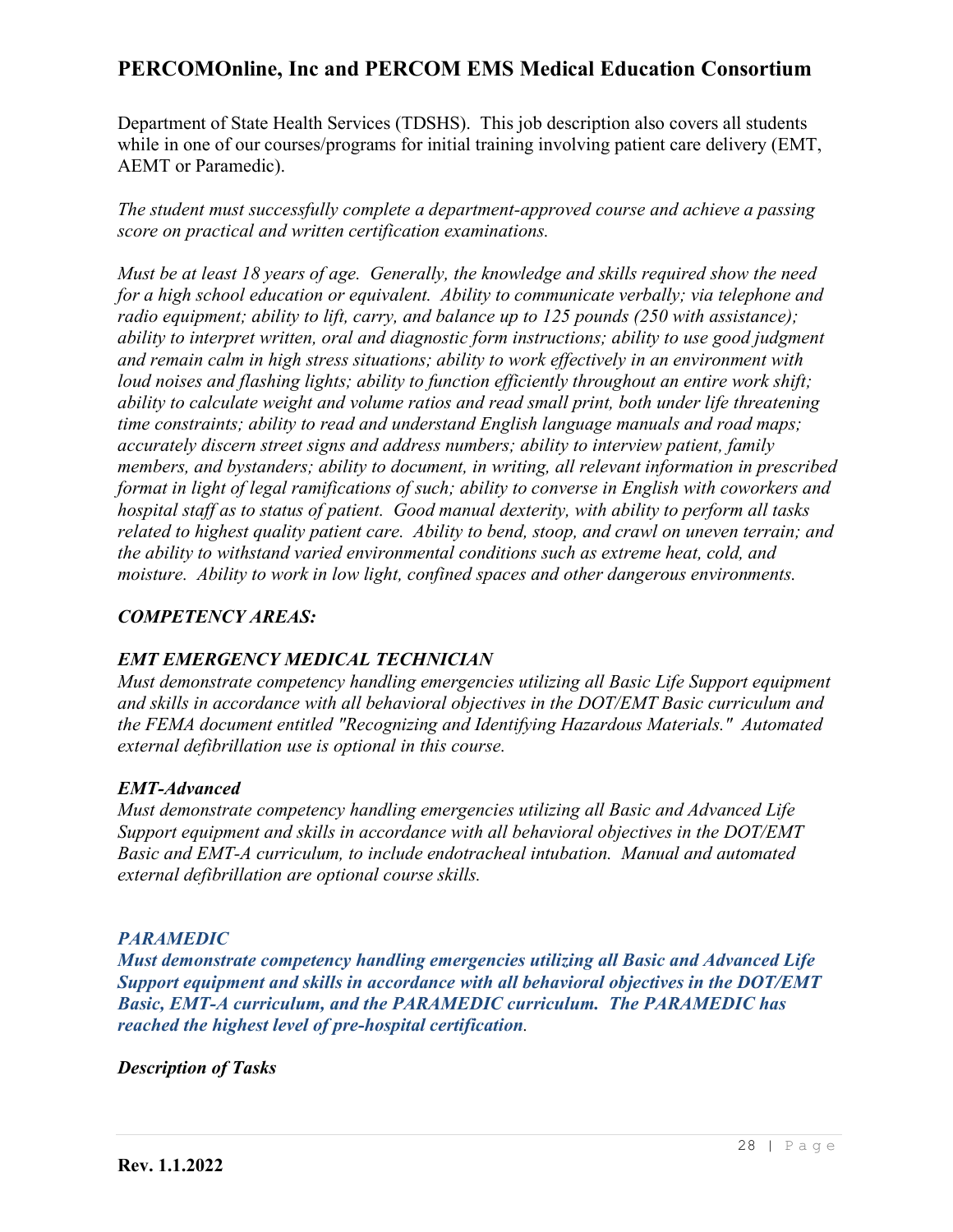*Receives call from dispatcher, responds verbally to emergency calls, reads maps, may drive ambulance to emergency site, uses most expeditious route, and observes traffic ordinances and regulations.*

*Determines nature and extent of illness or injury, takes pulse, blood pressure, visually observes changes in skin color, auscultates breath sounds, makes determination regarding patient status, establishes priority for emergency care, renders appropriate emergency care (based on competency level); may administer intravenous drugs or fluid replacement as directed by physician. May use equipment (based on competency level): such as but not limited to, defibrillator, electrocardiograph, performs endotracheal intubation to open airways and ventilate patient, inflates pneumatic anti-shock garment to improve patient's blood circulation.*

*Assists in lifting, carrying, and transporting patient to ambulance and on to a medical facility. Reassures patients and bystanders, avoids mishandling patient and undue haste, searches for medical identification emblem to aid in care. Extricates patient from entrapment, assesses extent of injury, uses prescribed techniques and appliances, radios dispatcher for additional assistance or services, provides light rescue service if required, provides additional emergency care following established protocols.*

*Complies with regulation in handling deceased, notifies authorities, arranges for protection of property and evidence at scene. Determines appropriate facility to which patient will be transported, reports nature and extent of injuries or illness to the facility, asks for direction from hospital physician or emergency department. Observes patient en route and administers care as directed by physician or emergency department or according to published protocol. Identifies diagnostic signs that require communication with facility. Assists in removing patient from ambulance and into emergency facility. Reports verbally and in writing observations about and care of patient at the scene and in-route to facility, provides assistance to emergency staff as required.*

*Replaces supplies, sends used supplied for sterilization, checks all equipment for future readiness, maintains ambulance in operable condition, ensures ambulance cleanliness and orderliness of equipment and supplies, decontaminates vehicle interior, determines vehicle readiness by checking oil, gas, water in battery and radiator, and tire pressure, maintains familiarity with all specialized equipment.*

### **DRESS CODE:**

Students are required to follow all dress code procedures for the chosen clinical program. **Nonadherence to the required clinical program dress code may result in disciplinary action or being dropped from the clinical program.** If the student is dropped from the clinical program and barred from re-admission to the program for not following the dress code (or any other policies/procedures in the program), the student will also be dropped from the PERCOM program. The student may appeal to the clinical program for readmission per the clinical program's appeals process. If the student is readmitted to the clinical program within 6 months of being dropped, the student may be readmitted to the PERCOM program as well. However, the student MAY be subject to a reinstatement fee by one or both programs.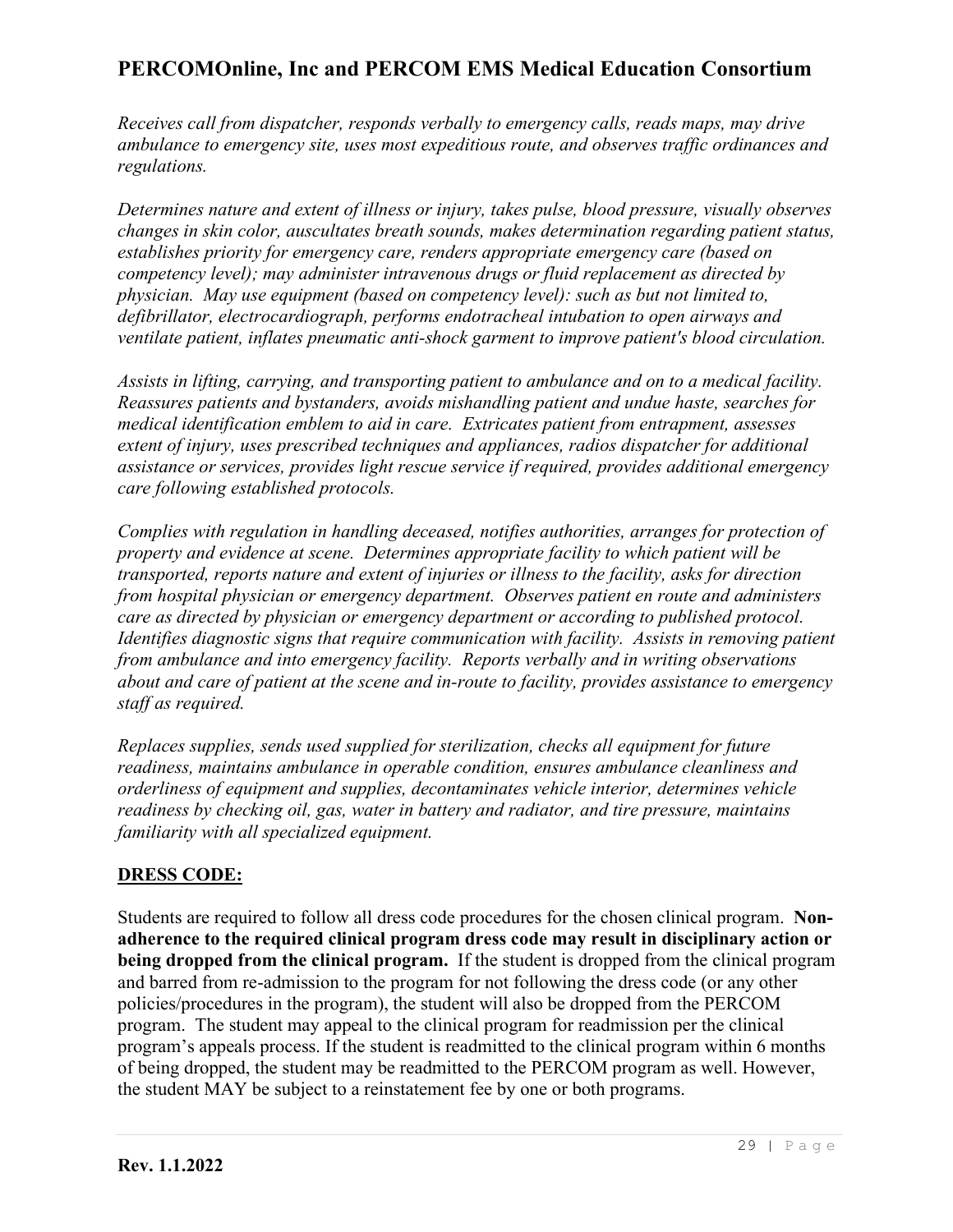**Dress code for skills sessions is typically business casual and comfortable.** However, students are not allowed to wear derogatory or inflammatory shirts, tags, labels, or other clothing or accessories to skills sites. Students should dress professionally and have good hygiene for these sessions so as not to offend others. However, be aware that clothing could be damaged or stained during the sessions, and PERCOM will not be held responsible for such damage and no reimbursement for damaged clothing or accessories will be made. Students will maintain the ultimate responsibility for maintaining their dress and accessories. PERCOM will also not be held responsible for theft or damage of any items or clothing brought with the student to skills or rotation sites.

Whether the student is attending a rotation or a skills session, personal hygiene is also important. Students are EXPECTED to wear clean clothing (and for rotations, uniforms must be wrinkle-free or pressed at the beginning of the shift). Students are EXPECTED to maintain and present good personal grooming habits, such as clean hair that is properly tied back if indicated by length and environment, clean fingernails, and no discernable breath or body odors (including perfumes or colognes). Men should have neatly trimmed or absent facial hair and if the site requires wearing a fitted N95 mask, no facial hair or sideburns will be allowed. Students not meeting these guidelines may be asked to leave the site and rescheduling fees may apply. Students asked to leave rotation or skills sites due to these issues will also receive a formal Counseling Plan for improvement.

### **CLINICAL EXPERIENCE:**

*Most students will complete clinical and field rotations through PERCOM's Clinical Program. PERCOM may hold Cooperative Agreements with one or more EMS Education Programs associated with other schools. These programs are pre-approved by PERCOM and, if chosen in lieu of PERCOM's Clinical Program, will provide PERCOM with the final documentation of the clinical experiences of the student as well as a letter verifying completion of the clinical program's requirements. Once PERCOM receives the letter verifying completion and documentation of all clinical and field rotations and associated documentation, PERCOM will grant credit for completion of the clinical and field rotation requirement toward successful completion of the EMT-Basic, EMT-Advanced, or Paramedic program. Other than the agreed upon tuition between PERCOM and the other Clinical Program, all other extra expenses for this convenience or opportunity will be borne by the student to include, but not limited to, uniform, other paperwork, immunization, or other requirements, access to scheduling and data systems, etc.*

*Some clinical or field rotations sites may charge fees for preceptor services. These fees are NOT including in tuition paid by the student to PERCOM and if a student chooses to rotate at one of these sites, all fees will be paid by the student directly to the site prior to being approved for rotations at that site and per the site's policies.*

*Students must obtain all Clinical Documents and Instructions from the Student Resources Sections of the percomcourses.com course platform and/or the Clinical Coordinator. Students*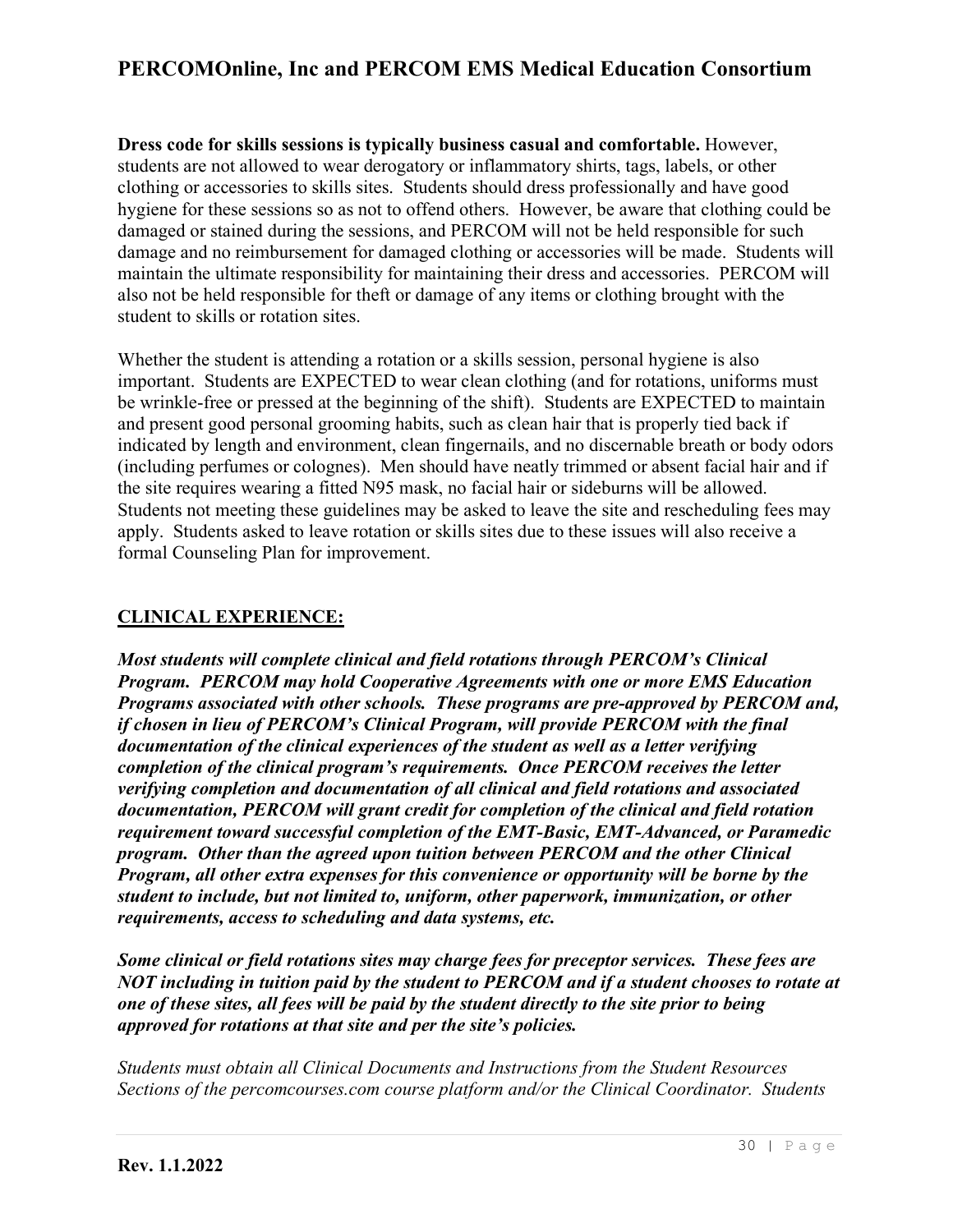*must begin the process for submission of appropriate documents for clinicals EARLY in their programs and should contact the PERCOM Clinical Coordinator at* 

*[clinicalcoordinator@percomonline.com](mailto:clinicals@percomonline.com) for further instructions. NO student will be allowed in the clinical or field rotation environment prior to having submitted all necessary course documents and items, prior to having the submissions approved by the PERCOM Clinical Coordinator and the appropriate clinical program, or prior to having been registered by the Clinical Coordinator with the appropriate clinical program. Students are barred from contacting clinical sites to register themselves for rotations unless otherwise directed by the Clinical Coordinator or Liaison and are barred from attending rotations without being in complete uniform with nametag. \*Note: It can take up to six weeks to schedule rotations for a student once all required paperwork, date requests and location requests have been received from the student. The Clinical Coordinator requires a minimum of 30 days advance notice for rotation sites unless a specific site requires even more advanced notice for requests. Not all requests are approved by contracted sites depending on their current student and staffing situations and other issues. Some requests may not be approved or denied until up to the day before the rotation despite multiple attempts by PERCOM to gain approval. This means all students should PLAN EARLY and submit ALL Paperwork and requests as early as possible. Once date requests are submitted to the Clinical Faculty, the student must keep those dates open unless notified of denial or cancellation by PERCOM Clinical Faculty. Failure to keep the date open after requesting the date will result in a "no show" fee being assessed that must be paid prior to attending or scheduling any further rotations.* 

*ALL PAPERWORK MUST BE COMPLETED THAT IS IN THE REQUIRED PACKET IRREGARDLESS OF A STUDENT'S INTENT TO ATTEND ROTATIONS AT A SPECIFIC SITE OR SITES INCLUDED IN THE PACKET. FAILURE TO COMPLETE THE PACKET IN ITS ENTIRETY WILL CONSTITUTE BEING BARRED FROM ROTATIONS UNTIL ALL PAPERWORK IS RECEIVED AND MARKED AS "ACCEPTABLE" BY THE CLINICAL COORDINATOR.* 

*The Clinical Coordinator has posted "office" hours and has specific days/hours designated for answering emails, handling rotation requests and posting approved requests, as well as grading all incoming clinical paperwork and date entry. The Clinical Coordinator is available for emergencies ONLY after posted office hours by text message or telephone, but contact during these hours must be based on an emergency situation. Students must plan accordingly.*

**Students who are scheduled for clinical or field rotations but do not show up for a scheduled rotation without having canceled with the Clinical Coordinator at least 48 hours prior to the start time of the rotation shift will be charged a "no-show" fee for each missed shift and will not be scheduled for further rotations until the fee is paid. Please refer to the "Price List" under the PERCOM Policies portion of the website. Emergencies will be reviewed on a case by case basis and may require documentation verifying the emergency causing the "no show."**

*No student is allowed to become part of the "minimum staffing requirements" for an EMS service or during EMS or Fire response while in rotation/student capacity. Students MUST*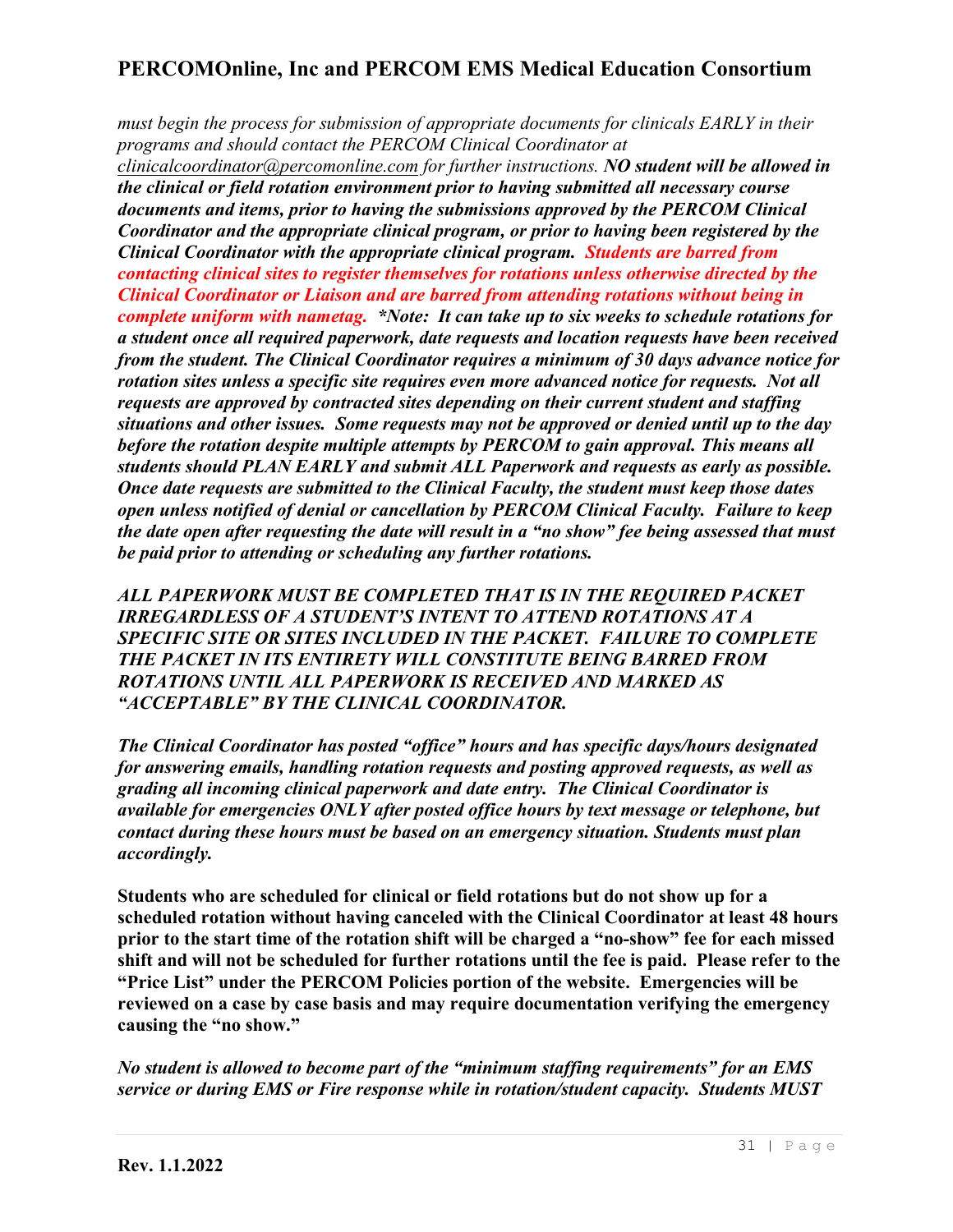### *function in student capacity when scheduled or for credit under the auspices of a designated preceptor at all times.*

**No clinical or field site or location is guaranteed to be made available to any student at any time.** PERCOM strives to make sites available as close as possible within reason based on existing affiliation agreements, availability of an appointed Medical Director for physician oversight (if other than Texas), state laws and regulations, and accreditation standards. However, students should be prepared to travel. This is an online, Texas based program, and PERCOM is not required to provide out of state skills or rotation sites. Even Texas is a large state, and students may be required to travel to meet course requirements. PERCOM is not responsible for travel or housing costs associated with these requirements. PERCOM will not be held liable for changes in rules or policies governing individual states and rotation locations, accreditation or licensing standards, rotation request denials by sites or agencies either individually or collectively, and PERCOM will not be held liable for a student's inability to rotate in their state due to existing or changing rules, policies, or rotation site changes. PERCOM is only mandated to provide sites in the state of Texas. PERCOM will not refund tuition due to changes in rotation site availability. However, we will continue to work with state and national licensing and accrediting bodies to try and maintain existing clinical and field sites available as close as reasonably possible and within reason. Students and potential students who wish for new sites to be added will be required to complete the Site Request Form and investigate state rules governing the ability for out of state programs to rotate in their individual states, may have to facilitate an agreement with an emergency physician in that state for rotation oversight authority, and may be charged a fee to send that site an agreement request to help cover the cost of man hours to pursue new sites. (This applies to out of Texas sites only.) **INFECTIOUS DISEASE CONTROL:**

Please refer to the **MANUAL FOR INFECTION CONTROL AND EXPOSURE POLICY AND PROCEDURES, which is attached as APPENDIX A to this document. ALL students are required to read this Manual in its entirety and abide by its procedures for infection control.**

## **ALCOHOL AND DRUG POLICY:**

Consumption of alcohol and drugs is inconsistent with a good learning experience. Students who come to class after having ingested alcoholic beverages will be required to leave class or the skills site, and an unexcused absence will be recorded. If the student was asked to leave a skills site based on reasonable suspicion of alcohol or drugs, the "unexcused absence" will count as a "no-show" and rescheduling will require payment of the Rescheduling Fee. **Students will not drink alcoholic beverages while performing clinical or internship experiences; nor within a period of 8 hours prior to such experiences or as otherwise stated in the clinical program's policies; nor at any time or place when wearing the clinical uniform.** Students shall not perform clinical or internship experiences while under the influence of any drug that impairs performance, whether such drug be prescription or over-the-counter. Students shall not be under the influence of any illegal drug. An instructor who has reason to believe that a student is under the influence of either alcohol or drugs during class or during clinical or internship experiences may require that the student submit to a blood or urine test at the student's expense.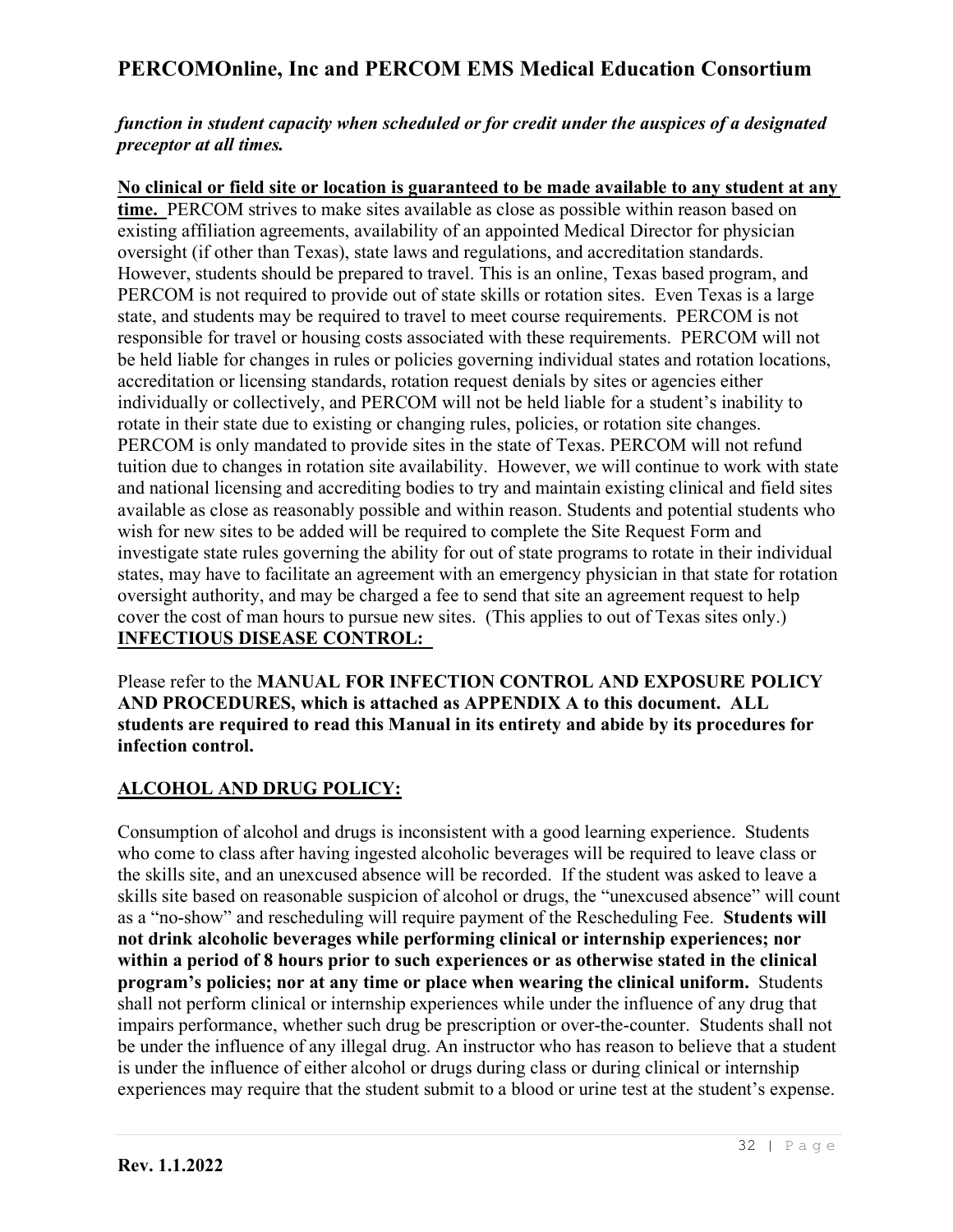Refusal to submit to a required alcohol or drug test will result in dismissal from the program without appeal. If it is determined that a student is under the influence of alcohol and/or drugs during class or a clinical or internship experience, the student may either be required to receive counseling or be dropped from the program as determined by the Program Director. **Violation of drug and alcohol policy may result in dismissal from the program and an overall grade of "FAIL" assigned to the course and may not be allowed to reapply for program admission in another course.**

PERCOMOnline, Inc., and PERCOM EMS Medical Education Consortium and their affiliates and all clinical and field rotations sites are to be considered "drug free zones" in reference to illegal, illicit or outlawed drugs, substances, paraphernalia, propaganda, flyers, stickers or other emblems, or any other related item.

PERCOM personnel and students are barred from using or possessing any of these items in PERCOM offices, the building in which it is housed, the associated parking area or those of any affiliate skills sites or clinical or field sites. Violators of this policy may be expulsed or terminated from employment or enrollment in PERCOM's program.

PERCOM personnel and students are responsible for the actions of others that they bring to any of these sites and may be held accountable for their actions as well if they are in breach of this policy.

### **SMOKING POLICY**

In keeping with Chapter 10, Article III, Division 2, SMOKING RESTRICTIONS, as adopted by the Abilene City Council, the following smoking restrictions apply to all PERCOMOnline, Inc.and PERCOM EMS Medical Education Consortium personnel and students when on the premises of the PERCOM offices.

- 1. Smoking of any kind is not allowed anywhere in the PERCOM offices or anywhere in the building in which the offices are housed or in any of its company owned or company designated vehicles.
- 2. Smoking of any kind is prohibited within 20 feet of any of the exterior building doors of the building in which PERCOM. is housed or within 20 feet of any vents or ventilation systems for said building.

Violation of this policy is a violation of Abilene city law and will not be tolerated and could lead to expulsion or termination. Students are responsible for checking the rules for other skills sites or clinical/field sites for which they must be in attendance and abide by those rules as well or students who breach those rules could also face expulsion or termination.

PERCOM personnel and students are responsible for the actions of others that they bring to any of these sites and may be held accountable for their actions as well if they are in breach of this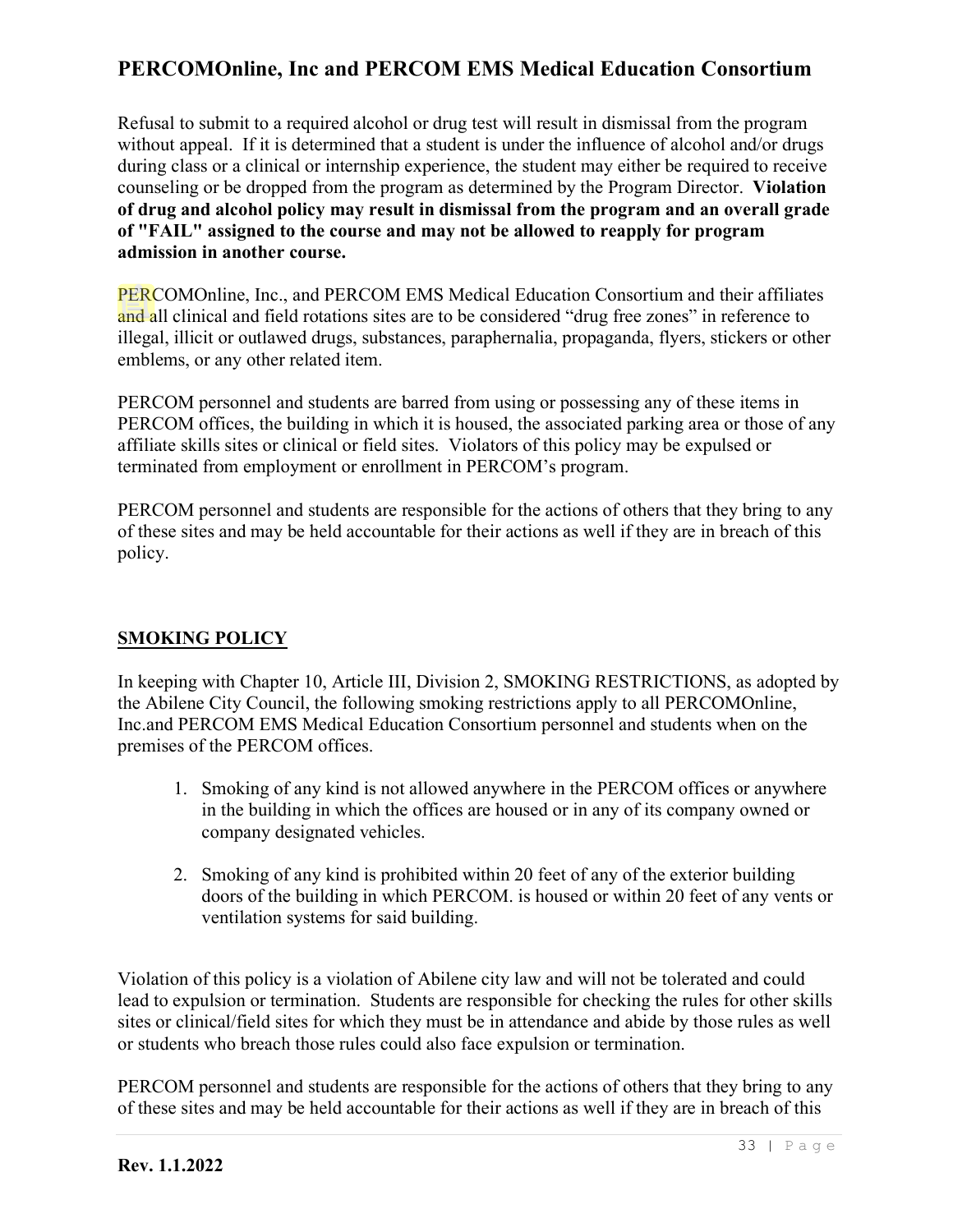policy.

### **FIREARMS AND OTHER WEAPONS:**

Students are prohibited from carrying or exhibiting firearms or other weapons at the main PERCOM office and surrounding associated properties or its skills sites or clinical or field sites and surrounding properties unless otherwise allowed or required by law and as a part of their legal duties.

### **CHEATING, LYING, STEALING AND MISREPRESENTATION:**

Students who cheat in any way, steal either information or tangible goods, lie about or misrepresent any material fact pertaining to any document or record involving the student's presence or absence at any clinical site or during any ambulance rotation, involving the student's conduct or actions during any part of any courses taken, or otherwise in any manner that could be related to academic dishonesty in connection with the courses being taken will be dismissed from all courses with a grade of "FAIL". The student may be allowed to voluntarily withdraw depending on the nature of the infraction. However, refunds for tuition or any other fees or charges will not be given even if the student otherwise meets the Refund Policy guidelines. Criminal prosecution may be invoked in any appropriate case.

**Plagiarism in completing assignments will not be tolerated. Any student found guilty of plagiarizing in completion of required course homework or assignments may be dropped from the course with a grade of "FAIL" and will not be allowed re-admittance to the program.** 

**Students who cheat on completing course materials or on clinical paperwork or data submissions (fraudulently documenting hours, shifts, contacts, skills, preceptors, preceptor evaluations, etc.) are subject to severe disciplinary action up to and including possible expulsion from the program and a report filed with your state EMS certification or licensing office.** 

**Students must review the Copyright Policy posted in emstesting.com and abide by its terms. Students who are barred from emstesting.com for breaches of their policy will be dropped from the PERCOM program as a "FAIL". This policy is in place to protect their proprietary exam questions. Students must refrain from highlighting, using the copy/paste function or other methods to copy even fragments of questions. If you need to research a particular term or phrase, we suggest you write down the term or phrase on paper so that you can research separately without being in breach of their policies. However, even if using this method, it is determined that the student has shared exam questions with other students, non-students, or publicly in any form on the internet or by other means of distribution, the student will be dropped from the program as a "FAIL" for cheating.** 

**If a student is disciplined or removed from the program for cheating and the student's tuition was paid by an employer, the employer may also be notified. Cheating will NOT be tolerated.**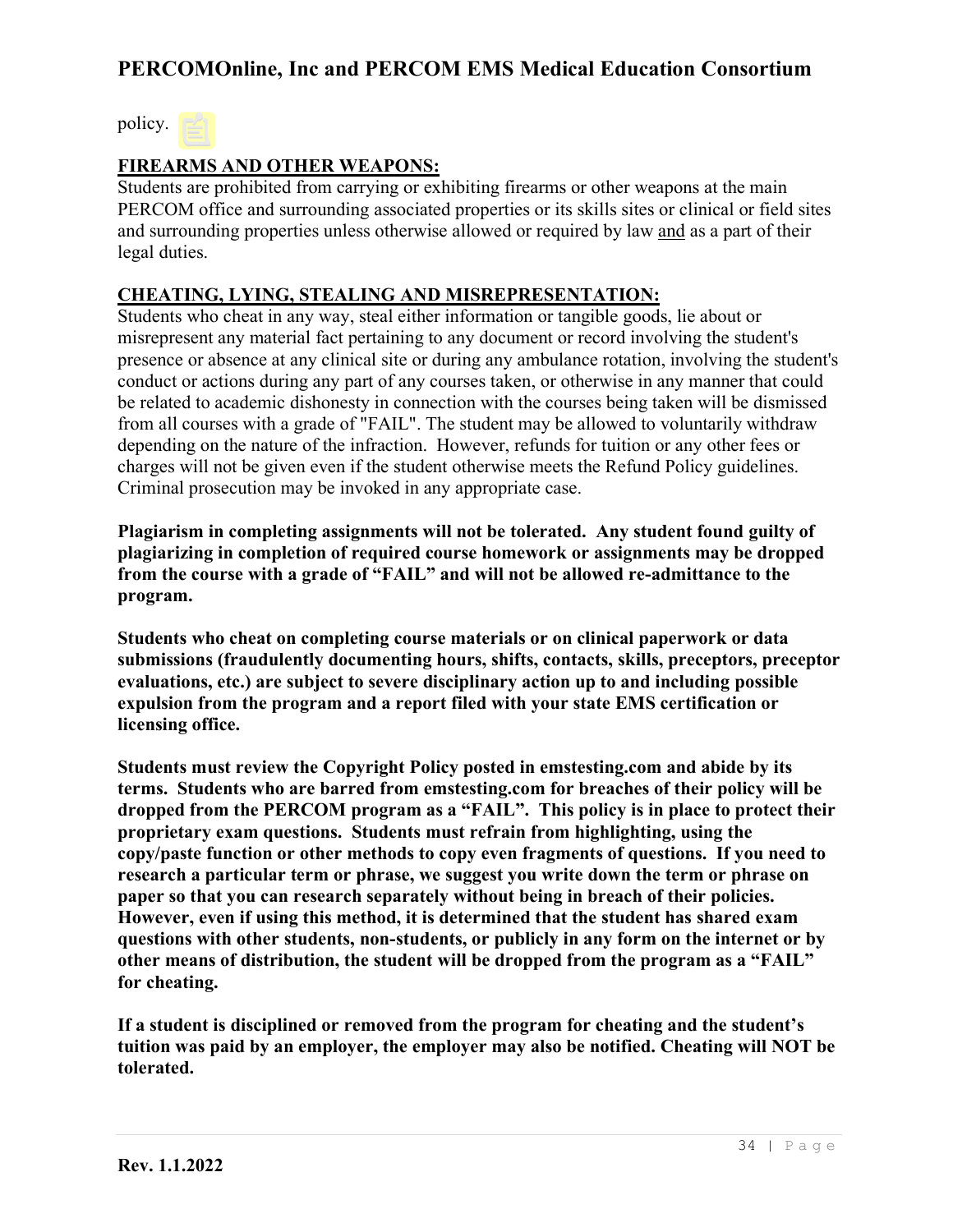**Any breach of this policy may result in PERCOM's notification to Texas Department of State Health Services (or the EMS Licensing Bureau specific to the student's home address) of the circumstances surrounding the breach.**

**PERCOM requires that students perform research in the process of completing homework assignments, and research sources must be cited using correct and currently accepted medical citation formats. Failure to cite sources may result in a diminished grade, as determined by the lead instructor.**

### **REPRESENTATIONS BY STUDENT:**

A student that represents himself/herself to hold any certification not held is subject to criminal prosecution. A student may not represent himself/herself to be an employee of any clinical or ambulance facility or of PERCOM or any of its clinical affiliates or programs unless duly employed there. Any such conduct will result in dismissal from the course with grade of "FAIL" and may be reported to Texas Department of State Health Services.

Anyone who is not a PERCOM student is BARRED from presenting himself/herself as a PERCOM student and the person will be BARRED from enrolling in PERCOM and a report will be filed with Texas Department of State Health Services (or with the appropriate state licensing authority in the student's licensing state). A PERCOM student who is not authorized to function as a student in a clinical or field rotation site or is unscheduled to be in that site will be immediately dropped from the program with a grade of "FAIL" and a report may be filed with Texas Department of State Health Services (and/or with the appropriate state licensing authority in the student's licensing state).

### **CPR CERTIFICATION:**

ALL students must maintain valid American Heart Association BLS CPR for Health Professionals aka BLS Provider at all times during the course. Some affiliated clinical programs may allow an "equivalent" to this certification; however, this will be reviewed on a case-by-case basis. Students will be evaluated during skills training/testing sessions, research exams, homework and/or final examination using American Heart Association standards to ensure minimum competence can be demonstrated in these skills. **No student will be allowed to attend clinical or field rotations or to receive course completion without a current copy of the above-mentioned card on file.**

**Advanced and Paramedic students are also required to maintain a valid NREMT or Texas EMS certification as an EMT or higher. No student will be allowed to attend clinical or field rotations or to receive course completion without a current copy of the abovementioned card on file. Paramedic students will also be required to maintain on file with PERCOM a current American Heart Association ACLS, PALS, and approved Trauma cert (PHTLS, ITLS) throughout the rotations and Final Field Internship process.**

### **LIABILITY INSURANCE:**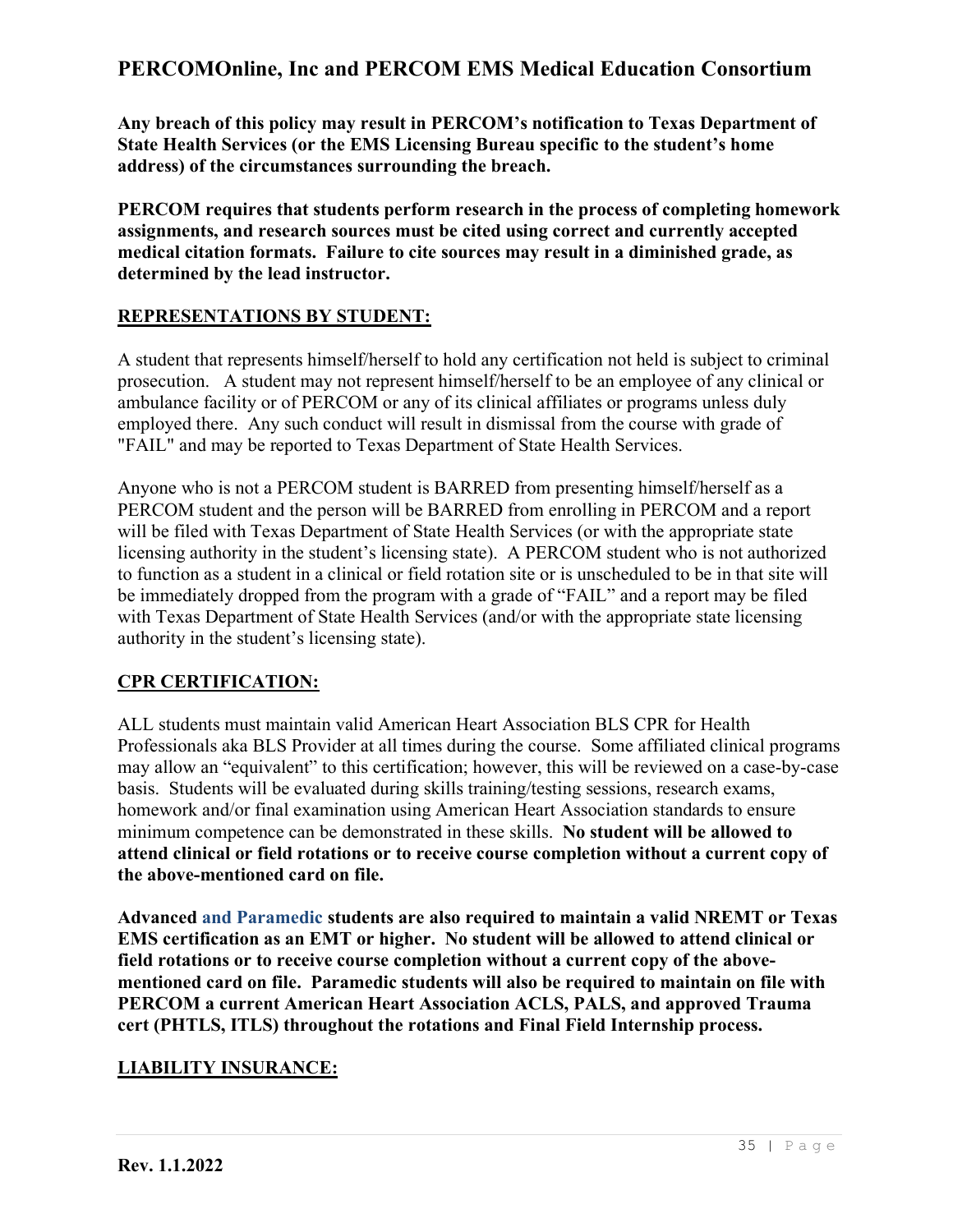Student's liability insurance policy may contain provision for limited medical payments if the student is injured during clinical or ambulance internship; however, this is a matter between the insurance carrier and the student. **PERCOMOnline, Inc. and PERCOM EMS MEDICAL EDUCATION CONSORTIUM ARE NOT INSURERS OF ANY STUDENT AND WILL NOT BE RESPONSIBLE FOR ANY INJURY TO THE STUDENT OR FOR THE COST OF ANY MEDICAL CARE. Emergency medical care shall not be billed to PERCOM or its owners, agents, or employees, or any of its affiliates.**

Students will be required to submit proof of current basic medical healthcare coverage before being allowed to schedule for clinical and field rotations and must maintain health coverage until all rotations are complete. Short term insurance policies for students are accepted.

All injuries during clinicals or internship must be reported to the Clinical Coordinator for the chosen clinical program in person or by paging him or her as soon as practical. In no event will a student represent to any health care provider that he/she is employed by PERCOM or the chosen clinical program, covered by health insurance provided by PERCOM or the chosen clinical program, or that a bill for medical services should be sent to PERCOM, the chosen clinical program or any of its affiliates. Doing so could lead to the student being dismissed from the program with a grade of "**FAI**L".

*Injuries during skills practice or testing must be immediately reported to the Skills Instructor for the session. The incident must be documented in writing and forwarded to the Program Director. If the incident requires emergent medical care, the Skills Instructor will contact the Program Director as soon as possible and also supply a written incident report.*

### *STUDENT ASSUMES ALL RISKS INVOLVED WITH TRAINING AND SHALL HOLD PERCOM, THE STUDENT'S CHOSEN CLINICAL PROGRAM, AND ITS AFFILIATES HARMLESS FROM ANY COSTS, PAYMENTS, JUDGMENTS, OR LIABILITY RESULTING FROM INJURY TO THE STUDENT. STUDENTS MUST FILE ON THEIR OWN HEALTHCARE OR ACCIDENT INSURANCE COVERAGE.*

### **STUDENT ASSISTANT POLICY**

Students may be selected to assist PERCOM instructors during various educational activities. However, students may not function in any administrative or instructor role or as paid staff in lieu of PERCOM staff. If a student is currently a PERCOM employee, he or she cannot function in any employment role or responsibility that would be in direct conflict or be considered unethical or illegal.

### **UNDERSTANDING POLICIES AND PROCEDURES:**

The Program Director, Didactic Instructor and Course Coordinator (if different than Program Director) are always available to answer students' questions about the course and the policies and procedures applicable to it. Students should always feel free to ask the Director, Instructor or Coordinator about any matter concerning the course or the student's participation or standing.